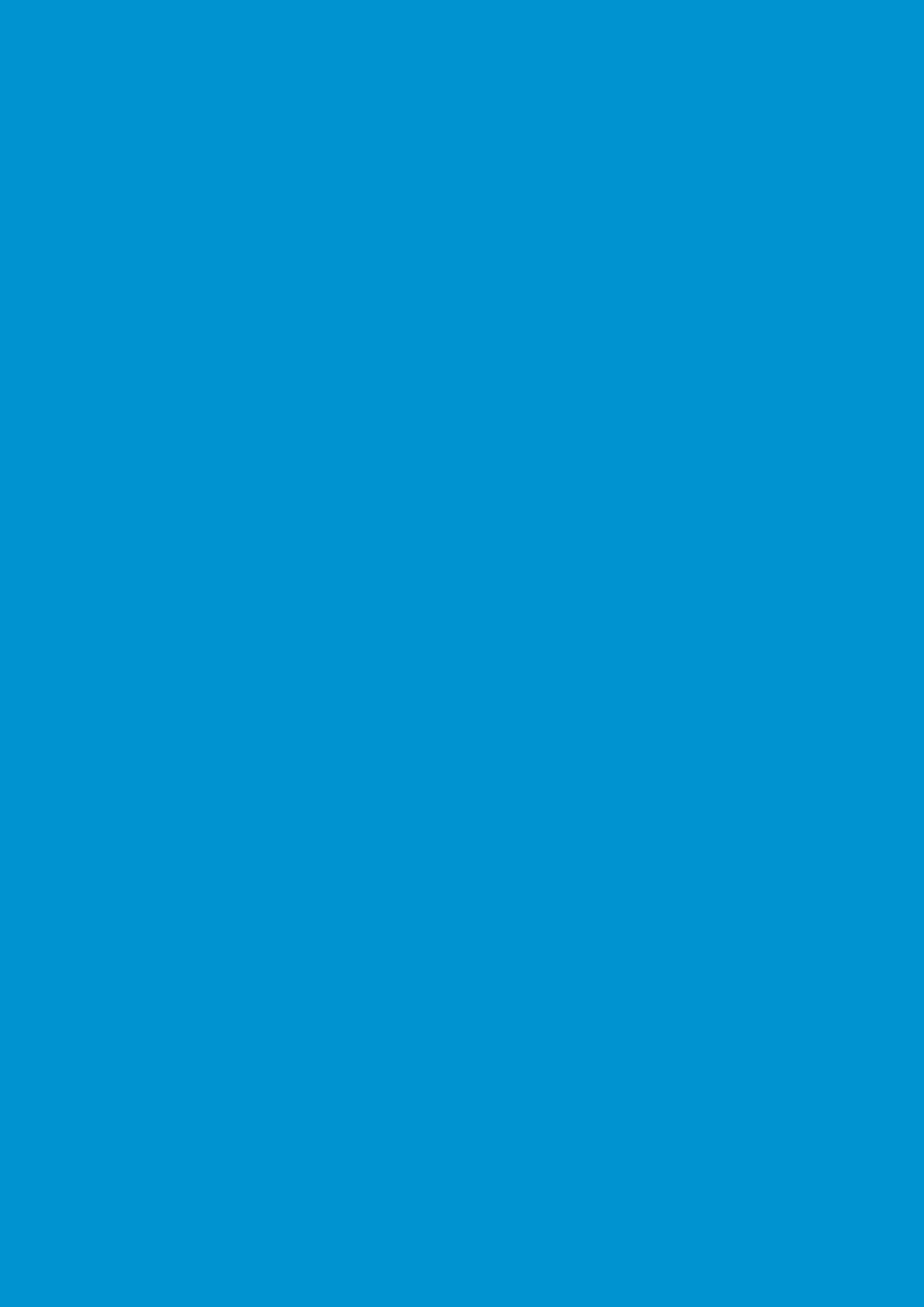## **Contents**

| <b>Executive summary</b>                        | $\mathbf{2}$   |
|-------------------------------------------------|----------------|
| Compliance with statutory requirements          | $\overline{2}$ |
| Adopting recommended good practice              | 3              |
| Recommendations                                 | 4              |
| <b>Introduction</b>                             | 5              |
| <b>Background</b>                               | 6              |
| <b>History of Annual Functions Reports</b>      | 6              |
| <b>Content of Annual Functions Reports</b>      | $\overline{7}$ |
| <b>Review of Annual Functions Reports</b>       | 12             |
| Overview                                        | 12             |
| Discussion of key findings                      | 13             |
| Implementing policy                             | 14             |
| <b>Decision making</b>                          | 16             |
| Licensing data                                  | 17             |
| Adopting recommended good practice              | 18             |
| Training and development                        | 19             |
| <b>Additional information</b>                   | 20             |
| <b>Presentation and readability</b>             | 21             |
| <b>Conclusion</b>                               | 23             |
| Recommendations                                 | 25             |
| Appendix 1: Examples of licensing data found in |                |
| <b>Annual Functions Reports 2017-18</b>         | 26             |
|                                                 |                |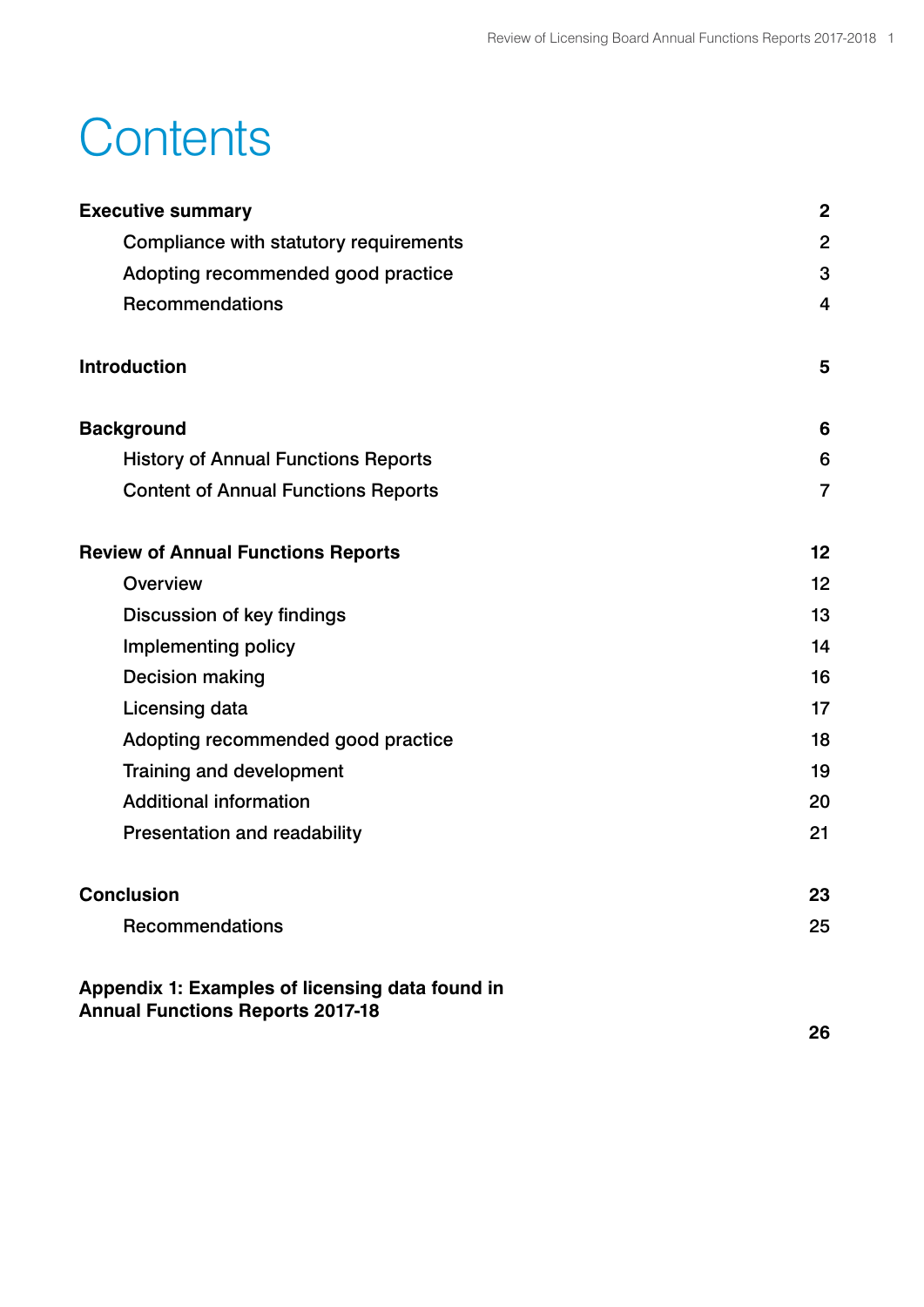## <span id="page-3-0"></span>Executive summary

The Air Weapons and Licensing (Scotland) Act 2015 created a new duty on licensing boards to produce an annual functions report, introduced in response to concerns about the lack of transparency and accountability in the licensing system. The legislation specifies a number of matters on which boards should report, principally relating to the application of their policies and publication of local data.

The first reports were required to be published by licensing boards for the 2017-18 financial year. Alcohol Focus Scotland (AFS) has conducted a review of the published reports in order to assess the extent to which they met statutory requirements, and also served to fulfil their intended purpose of increasing transparency in the licensing process and supporting local communities to see how licensing boards conduct their business. The reports were reviewed against criteria developed from both statutory requirements and recommended good practice, and this exercise has enabled AFS to identify whether any learning can be fed back to relevant stakeholders and good practice shared.

The review found that:

## **Compliance with statutory requirements**

- By the end of November 2018 (five months after the deadline for publishing the reports) AFS was only able to locate 24 reports for the purposes of review, covering 32 out of the 40 licensing boards in Scotland.
- All 24 of the reports include a statement explaining how the board paid regard to the licensing objectives. Of these, 6 clearly outline steps taken to promote the objectives, while

a further 10 provide some information in this regard, but the information given is minimal or had to be teased out of the report.

- All 24 of the reports include a statement explaining how the board paid regard to their licensing policy statement. While the majority provide some information to demonstrate how policies had been operationalised in practice, or relevant information could be drawn out of the report even if it had not been made explicit, only five reports provide meaningful examples in this regard.
- All 24 of the reports include a summary of the decisions made by (or on behalf of) the board during the financial year; 20 of them provide full details of decisions made while 4 provide partial information.
- The majority of the reports (20) contain information about the number of licences held in the board area, including information about the number of occasional licences issued during the year. However, four reports do not provide sufficient enough information in this regard to meet the minimum statutory requirements. There is also variation between the reports in the level of detail provided, and the way in which data is presented.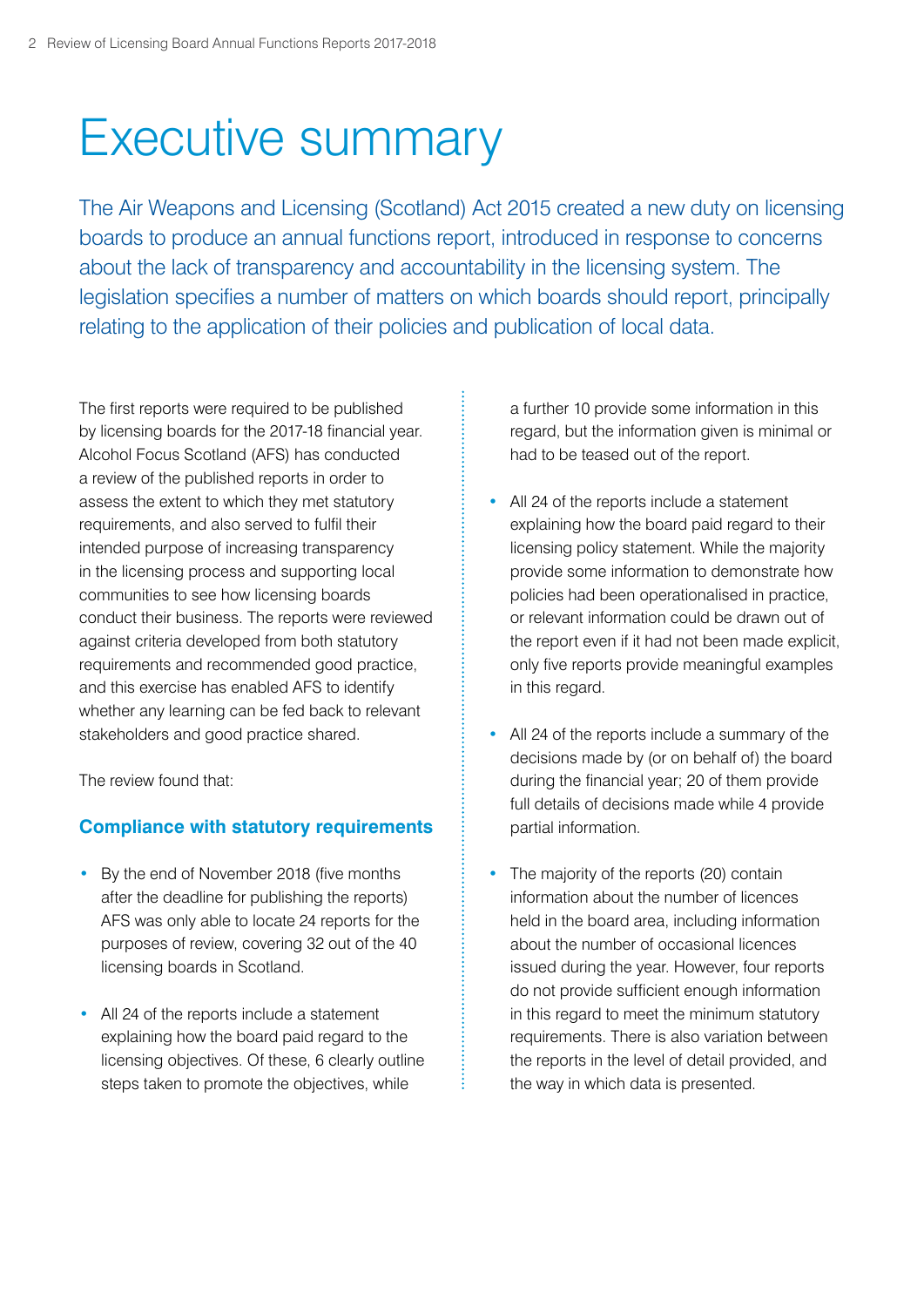## <span id="page-4-0"></span>**Adopting recommended good practice**

- Eight of the reports include information about the evidence used by the board in following their policy and informing decisions, also explaining how evidence is kept up-to-date. A further nine reports include some information about evidence sources. Seven contain no information about the evidence used to inform decisions or follow policy.
- Eleven of the reports make clear that the board recognises the value in continuous professional development, and endeavours to remain up-to-date with relevant developments. Four reference mandatory training but do not evidence a conscientious approach to ongoing development, while nine make no mention at all of training or development.
- Nineteen of the reports include additional information about the exercise of the board's functions, relating to matters such as the role of licensing standards officers, and premises/ personal licence reviews. In addition, some identify matters that are of concern to the board, and recommend actions that should be taken by the Scottish Government.
- The reports vary considerably in structure and length. The shortest reports were just 4 pages long, while the longest was 358 pages (including appendices). While a number of the reports are concise and fairly easy to read and navigate, a significant number contain legalistic language and appear to repeat in large sections what is already laid out in law, regulations, or guidance.

Although the legislation contains only high-level detail about what should be contained within the annual functions reports, this review found that the majority of the reports for 2017-18 (published by November 2018) do meet the minimum statutory requirements. However, in the absence of further guidance about how licensing boards should operationalise their new obligations, there is a wide variation between the reports in the depth

and breadth of detail provided and the way in which information is presented. Nevertheless, the majority allow for some scrutiny and analysis of the board's decision making, to varying degrees and with differing levels of ease, and outline the evidence that has been used to develop policy and inform decision making.

However, while there are many examples of good practice, a number of the reports contain only minimal information and are unlikely to enable communities/stakeholders to assess and understand the operation of the licensing system in their local area. It is of note that four of the reports do not provide sufficient information to meet the statutory data reporting requirements. Furthermore, it is evident that several of the reports – containing highly legalistic language – have not been written with the public in mind. It seems likely that boards will refine the content and approach to these reports with each publication. However, the wide variation between the reports suggests that the boards have differing interpretations of their legal reporting obligations, particularly in relation to explaining how they have paid regard to the licensing objectives and their policies; in a number of cases, the reports appear to focus on the procedural approach to applying their policies rather than the practical application of these. This indicates that licensing boards require further guidance from the Scottish Government, especially regarding how they should approach the production of reports and what types of information they should contain.

In addition, the level of detail provided in the reports, and the way in which this information is presented, is likely to affect the extent to which they are meaningful and useful to local stakeholders. Some approaches may be more appropriate to the needs of certain types of stakeholders than others, depending on their role, their reasons for accessing the reports, and their existing levels of knowledge. As such, it will be essential that local stakeholders are consulted about the form and content of the reports, in order to ensure that future reports are developed relevant to their needs.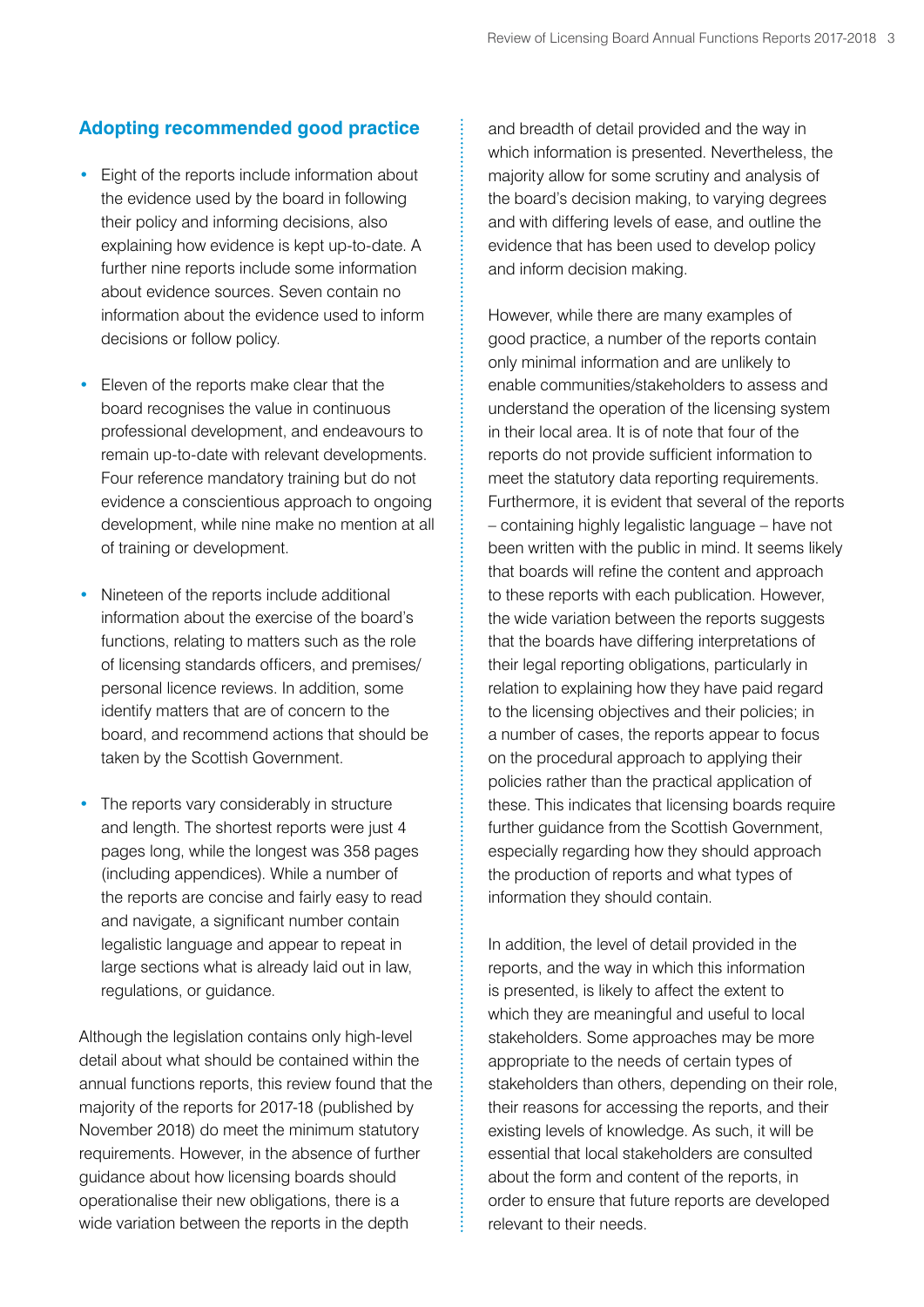#### <span id="page-5-0"></span>**Recommendations**

#### **The Scottish Government should:**

- Consult widely on the form and content of the annual functions reports, particularly engaging those stakeholders with a role in scrutinising the activities of licensing boards, including: local licensing forums, police, licensing standards officers, health representatives, the licensed trade, and the wider public.
- Issue guidance to licensing boards informed and shaped through consultation – regarding the form and content of the annual functions reports. This activity could potentially be undertaken as part of Action 5 of the Scottish Government's Alcohol Prevention Framework 2018:<sup>1</sup> "We will update the statutory guidance on the Licensing (Scotland) Act 2005 to provide clarity for Licensing Boards… a full public consultation will be held in 2019."
- Make further provision regarding the form and content of the annual functions reports using secondary legislation, as appropriate.
- Conduct annual reviews of the functions reports in order to help monitor the ongoing effectiveness of licensing system. This activity would support Action 6 of the Scottish Government's Alcohol Prevention Framework 2018: "We will keep the licensing system under review."
- Hold licensing boards to account where they fail to fulfil their statutory obligations; including to publish annual functions reports on time, and include all the required information.
- Consider ways to share learning and good practice, regarding the development and publication of the annual functions reports, between different board areas.

#### **Licensing Boards should:**

- Ensure that the annual functions reports are made widely available and publicised, giving consideration to which methods of communication may be the most effective to reach different types of local stakeholder.
- Consult with local stakeholders regarding the board's approach to annual functions reports in order to ensure that they are meaningful and useful to their audience, contain an appropriate breadth and depth of information, and to help inform the development of future reports. In particular, feedback should be sought from local licensing forums, and the functions reports should be included as an ongoing topic for discussion at joint meetings of the board and forum.
- Use the ongoing production of the annual functions reports as a mechanism to help monitor the implementation of local licensing policies; utilising them to identify and consistently measure outcomes, progress, and assess and report on performance.
- Identify whether there are any gaps in the licensing data being collected and reported upon in their board area, and what actions may be required at local or national level to address these gaps.

#### **Local Licensing Forums should:**

- Use the annual functions reports as a tool to help fulfil their statutory purpose of keeping under review the liquor licensing system and the functioning of the licensing board(s) in their area.
- Give advice and make recommendations to licensing boards regarding the functions reports themselves, and any matters arising from them.

<sup>1</sup> Scottish Government (2018). *Alcohol Framework 2018: Preventing Harm – next steps on changing our relationship with alcohol*. Edinburgh: Scottish Government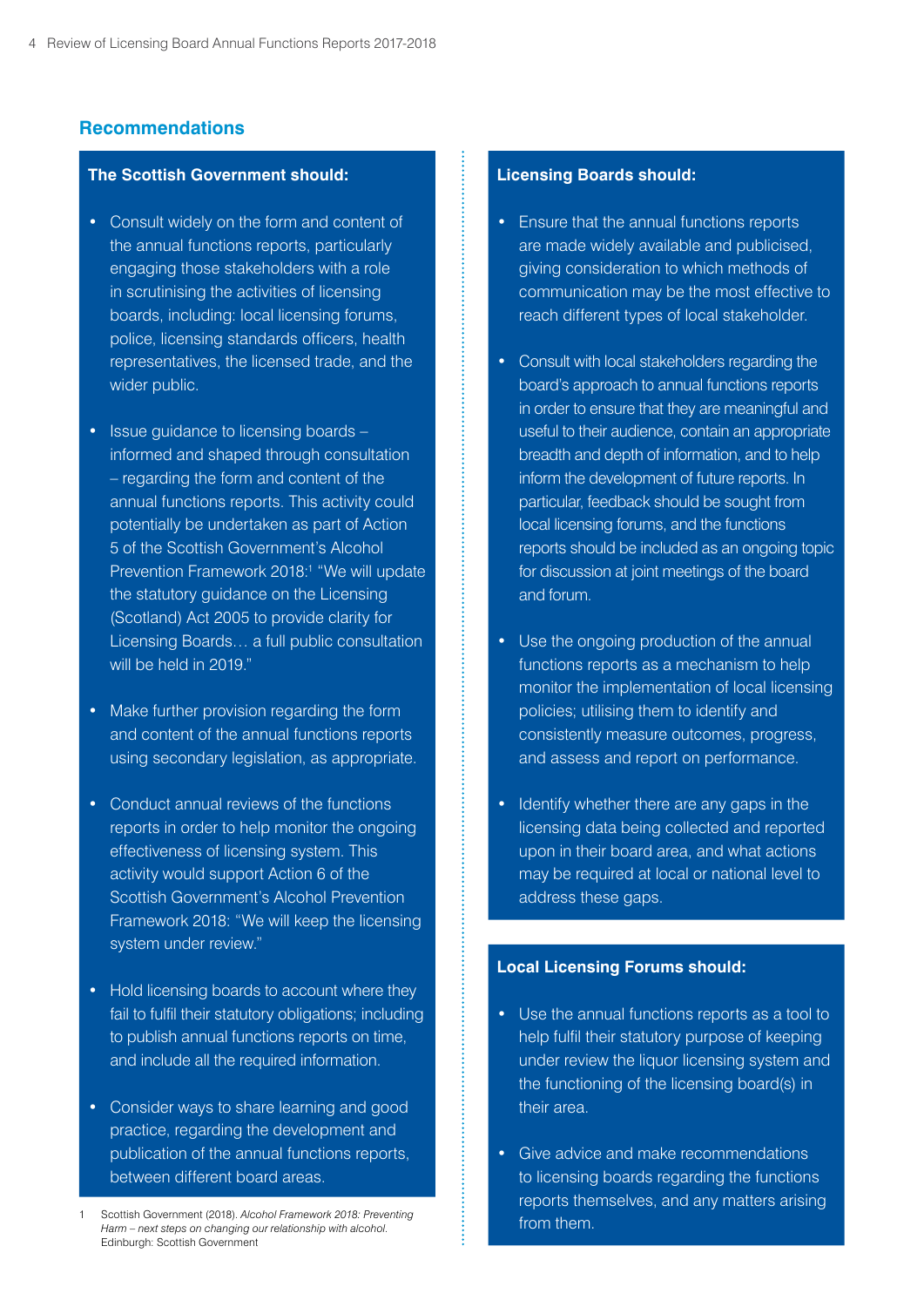## <span id="page-6-0"></span>**Introduction**

The sale of alcohol in Scotland is regulated in order to mitigate the risks of harm associated with alcohol consumption. The alcohol licensing system manages and controls the availability of alcohol, underpinned by the promotion of five objectives set out in the Licensing (Scotland) Act 2005: to prevent crime and disorder, secure public safety, prevent public nuisance, protect and improve public health, protect children and young people from harm.

To ensure that the licensing system serves the wider public interest, it needs to be accountable to local communities. It is therefore essential that local communities are informed about how the licensing system is operating in their area. The new requirement for licensing boards to publish annual function reports, summarising how their actions have promoted the licensing objectives and therefore served the interests of the local community, provides a vital means to increase accountability and transparency in the licensing system- which is key to building public trust and supporting stakeholder engagement.

There has historically been scant information available in an accessible format about the work of licensing boards, and the licensing pages of local authority websites mainly focus on the administrative processes of licensing rather than its overall purpose. If the functions reports are truly to explain the work of the boards to local communities, and improve engagement with communities in the licensing process as a

result, they will require to be written in a way that the public can easily understand and relate to. It will also be important that they do not simply replicate the limited data currently available from existing sources, but that they instead provide public access to meaningful information about the board's policies and decision-making.

Having actively campaigned for the introduction of the new annual functions reporting duty, Alcohol Focus Scotland (AFS) has undertaken a review of the first annual functions reports, for 2017-18. The purpose of this review was to assess the extent to which these reports meet statutory requirements, and serve to fulfil their intended purpose of ensuring increased transparency in the licensing process and supporting the public to see how boards conduct their business. This report presents the key findings of this review along with examples of good practice. We hope that it will be useful to boards, to those who support them, and also to those with a role in reviewing and scrutinising the licensing system in their area.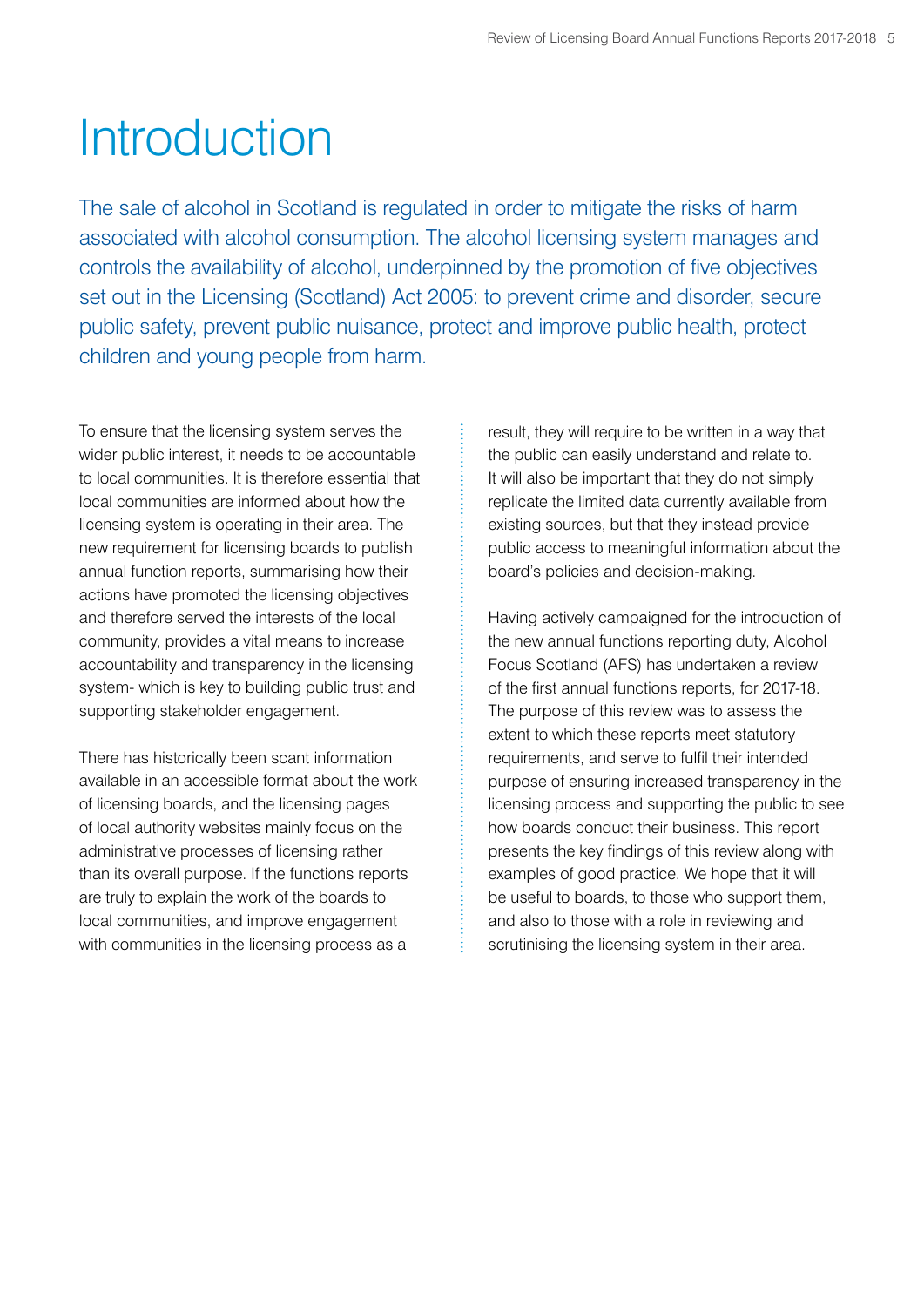## <span id="page-7-0"></span>**Background**

### **History of Annual Functions Reports**

The Air Weapons and Licensing (Scotland) Act 2015 amended the Licensing (Scotland) Act 2005 to place a new statutory duty on licensing boards to publish an "annual functions report". The requirement for an annual functions report was not included in the original bill. However, during Stage 1 of the bill process, a number of parties – including AFS – highlighted concerns to the Local Government and Regeneration Committee (the lead committee for the bill) regarding a lack of transparency by licensing boards in relation to the exercise of their functions.

"We have heard in the debates that have taken place in the Committee that the public often feel excluded, that boards' decisions are made in mysterious rooms and that the public are not fully consulted on, or aware of, the changes that are taking place or the decisions that are made."

#### John Wilson MSP2

The Committee also heard suggestions that the accountability of licensing boards should be increased.3 For example, AFS highlighted that there was no mechanism in statute to define how licensing boards should report on their performance against their policy, and that this represented a significant accountability and transparency deficit. The Committee therefore recommended in its Stage 1 report that in order to become more accountable to the public, licensing boards should prepare annual reports. As a minimum, the Committee expected to see the reports containing information on how boards had delivered in relation to the licensing objectives and their policy statements. It also expected a sufficient amount of data to be contained showing the number and type of each licensed premises within each board area along with details of the number of occasional licences granted during the period.4

John Wilson MSP moved a non-Government amendment at Stage 2 to oblige licensing boards to publish annual reports. This was withdrawn after the then Cabinet Secretary for Justice agreed to table a Stage 3 amendment after further engagement with stakeholders. In particular, the Scottish Government wished to consult those responsible for licensing boards about the possible content of the reports, to help ensure that any reporting requirements were not unduly onerous but could still meet the objective of increasing transparency and accountability.

"Including in the bill a provision on an annual report would provide an opportunity to ensure that the public have more confidence in boards' decision-making processes and that licensing boards' data is placed in one document... What is crucial is getting an annual report prepared, produced and placed in the public domain that the public can understand and relate to."

#### John Wilson MSP5

As such, following an informal engagement exercise, the Scottish Government tabled a revised amendment at Stage 3 to introduce annual functions reports. At this time, the Cabinet Secretary for Justice also highlighted that in order to ensure that the reports remain as effective and useful as possible, ministers would have the power to make further provision about the annual reports using secondary legislation. He noted he would expect to consult on the format and content of the reports before laying secondary legislation.

<sup>2</sup> Local Government and Regeneration Committee 15th Meeting 2015, Session 4, Official report, Scottish Parliament 2015

<sup>3</sup> Local Government and Regeneration Committee 3rd Report, 2015 (Session 4) Stage 1 Report on the Air Weapons and Licensing (Scotland) Bill, Scottish Parliament 2015

<sup>4</sup> Local Government and Regeneration Committee 3rd Report, 2015 (Session 4) Stage 1 Report on the Air Weapons and Licensing (Scotland) Bill, Scottish Parliament 2015

<sup>5</sup> Local Government and Regeneration Committee 15th Meeting 2015, Session 4, Official report, Scottish Parliament 2015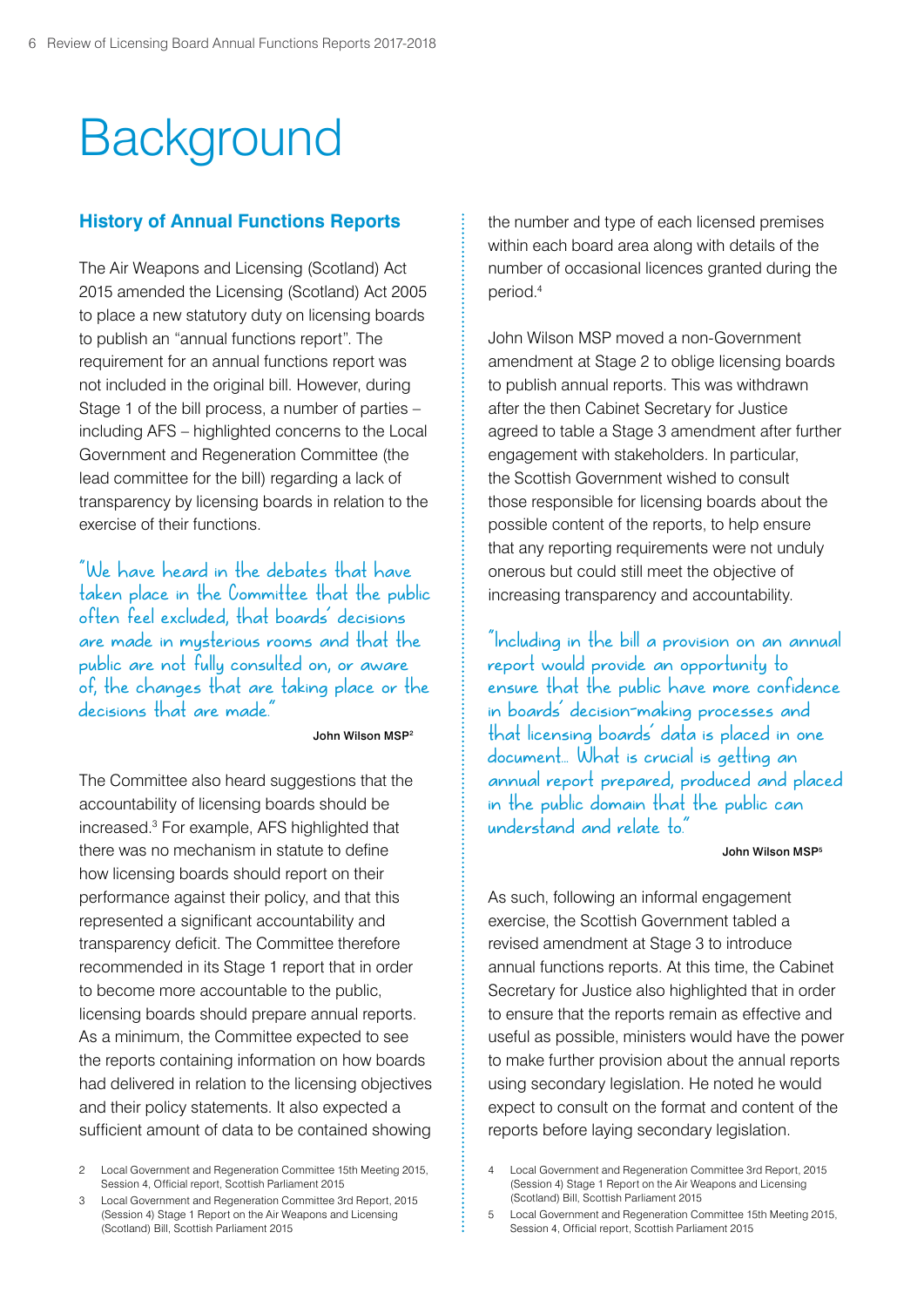<span id="page-8-0"></span>The amendment was agreed to and the bill received Royal Assent in August 2015 – placing a new statutory duty on licensing boards to publish an annual functions report. However, this provision was not fully commenced until December 2017,<sup>6</sup> meaning that the first annual functions reports required to be published for the financial year 2017-2018.

## **Content of Annual Functions Reports**

Annual functions reports are intended to ensure increased accountability and transparency from licensing boards. However, the legislation contains only high-level detail about what should be contained within the reports. To date, no formal consultation has been undertaken on the format and content of the reports, and no secondary legislation has been laid in this regard. As such, licensing boards have been provided with little practical guidance to assist them with interpreting their new statutory obligations or the preparation of the reports.

In summary, under Section 9A of the Licensing (Scotland) Act 2005, licensing boards are legally obligated to include within the reports:

- A statement explaining how the boards have had regard to the licensing objectives and their policy statements in the exercise of their functions
- A summary of the decisions taken by each board over the relevant financial year including decisions by officers under delegated powers
- The number of licences held under the Act in the board's area, including the number of occasional licences issued during the year

The legislation does not further stipulate what should be detailed within the annual functions reports, and the Scottish Government has not issued licensing stakeholders with subsequent formal guidance about how they should operationalise these obligations. However, based

## **Section 9A of the Licensing (Scotland) Act 2005:**

#### **9A Annual functions report**

- (1) Each Licensing Board must prepare and publish a report not later than 3 months after the end of each financial year.
- (2) A report under this section must include
	- a. a statement explaining how the Board has had regard to
		- i. the licensing objectives, and
		- ii. their licensing policy statement and any supplementary licensing policy statement (including the Board's statement under section 7(1) (duty to assess overprovision)),

in the exercise of their functions under this Act during the financial year,

- b. a summary of the decisions made by (or on behalf of) the Board during the financial year, and
- c. information about the number of licences held under this Act in the Board's area (including information about the number of occasional licences issued during the year)
- (3) A report under this section may include such other information about the exercise of the Licensing Board's functions under this Act as the Board consider appropriate.

on AFS's experience of supporting the licensing system, and particularly the engagement of stakeholders including health, Police Scotland, local licensing forums and community groups, AFS compiled a suggested list of information that could be included in the annual functions reports as a matter of good practice, which was shared with relevant stakeholders. This information is detailed below, provided under the relevant sections of the Licensing (Scotland) Act 2005 to which it relates.

<sup>6</sup> By the Air Weapons and Licensing (Scotland) Act 2015 (Commencement No. 7) Order 2017-424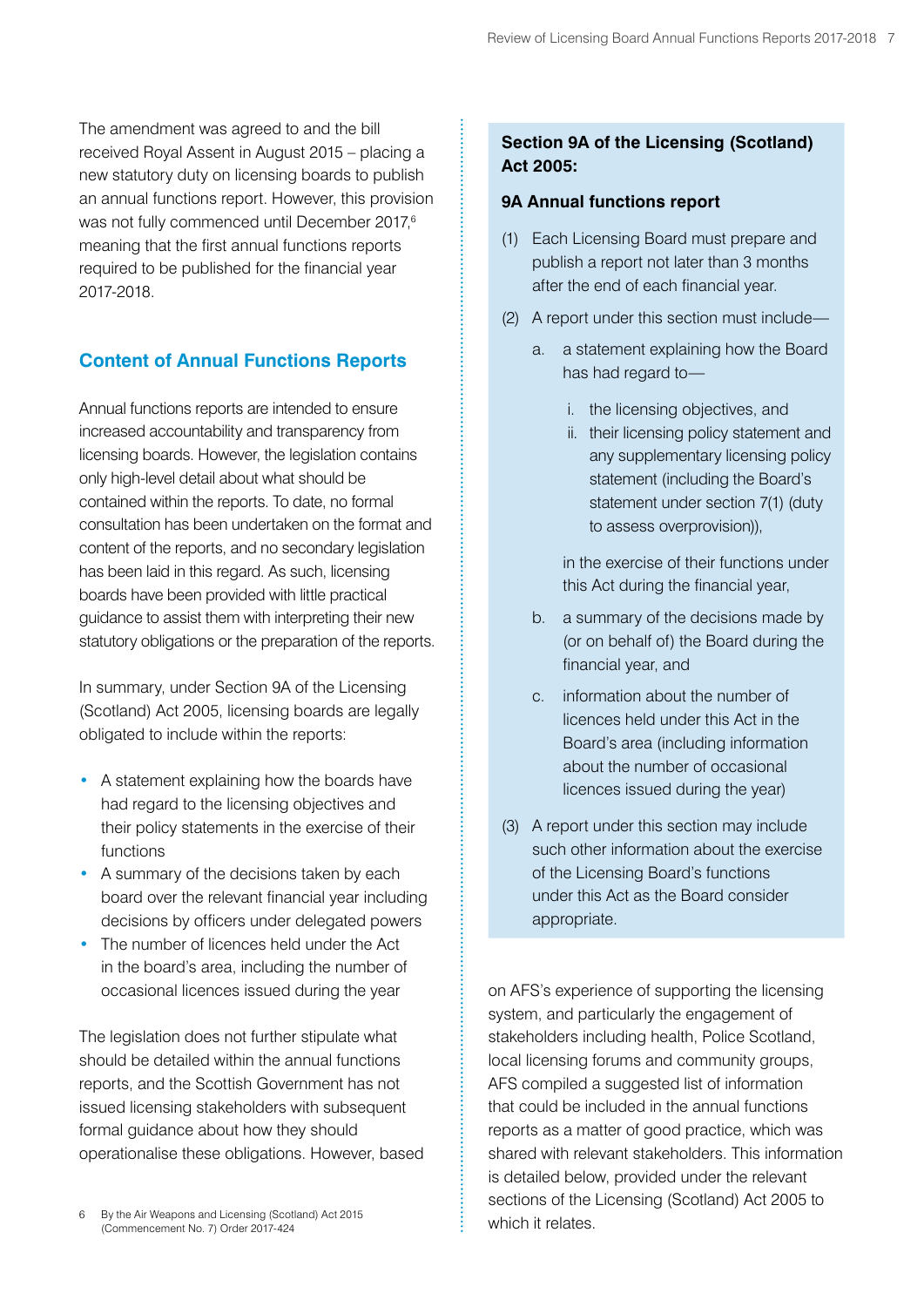#### **ANNUAL FUNCTIONS REPORT CONTENT: AFS RECOMMENDED GOOD PRACTICE**

Requirement (Section9A(2)(a)):

- I. Statement explaining regard to licensing objectives
- II. Statement explaining regard to licensing policy statement (including overprovision policy)

*Licensing objectives*: **The reports should include information about the steps taken to promote each of the five objectives, and how this is being reflected in decisions e.g. refusals of licences on the basis of each licensing objective and licence conditions attached**. The licensing data that has historically been made available, such as statistical information about the numbers and types of licences, is not sufficient to evidence or improve understanding of action to promote the licensing objectives. The value of a functions report is that licensing boards can better link their actions to outcomes, and more meaningfully demonstrate how what they have done has served to promote the licensing objectives and public interest.

*Policies*: **The reports should include information about boards' delivery against their statement of licensing policy and overprovision policy, including details of instances when they have deviated from their stated policies (for example by granting licences in areas of overprovision) and the associated reasons.** It is envisaged that licensing boards will demonstrate within the reports how their policies are being operationalised in practice, and report on progress implementing their policies and any resulting outcomes.

*Use of evidence and information***: The reports should also provide information on the evidence used by the licensing board in following their policy position and informing decisions, including how evidence has been updated during the year and plans for the forthcoming year**. This should demonstrate an evidence-based approach to licensing and make known to everyone the context within which the licensing board is operating. This should not be static and therefore the licensing board should be able to show how they are developing their understanding of the effects of alcohol in their area. For example, the reports could include **reference to training or continuous professional development** of licensing board members and clerks.

*Local licensing forums*: Forums play a key role in providing information and recommendations to boards; **the annual meeting between the board and forum is a statutory meeting and a particularly important event in the licensing calendar, and information about this meeting (e.g. minutes) should therefore form part of the annual report.**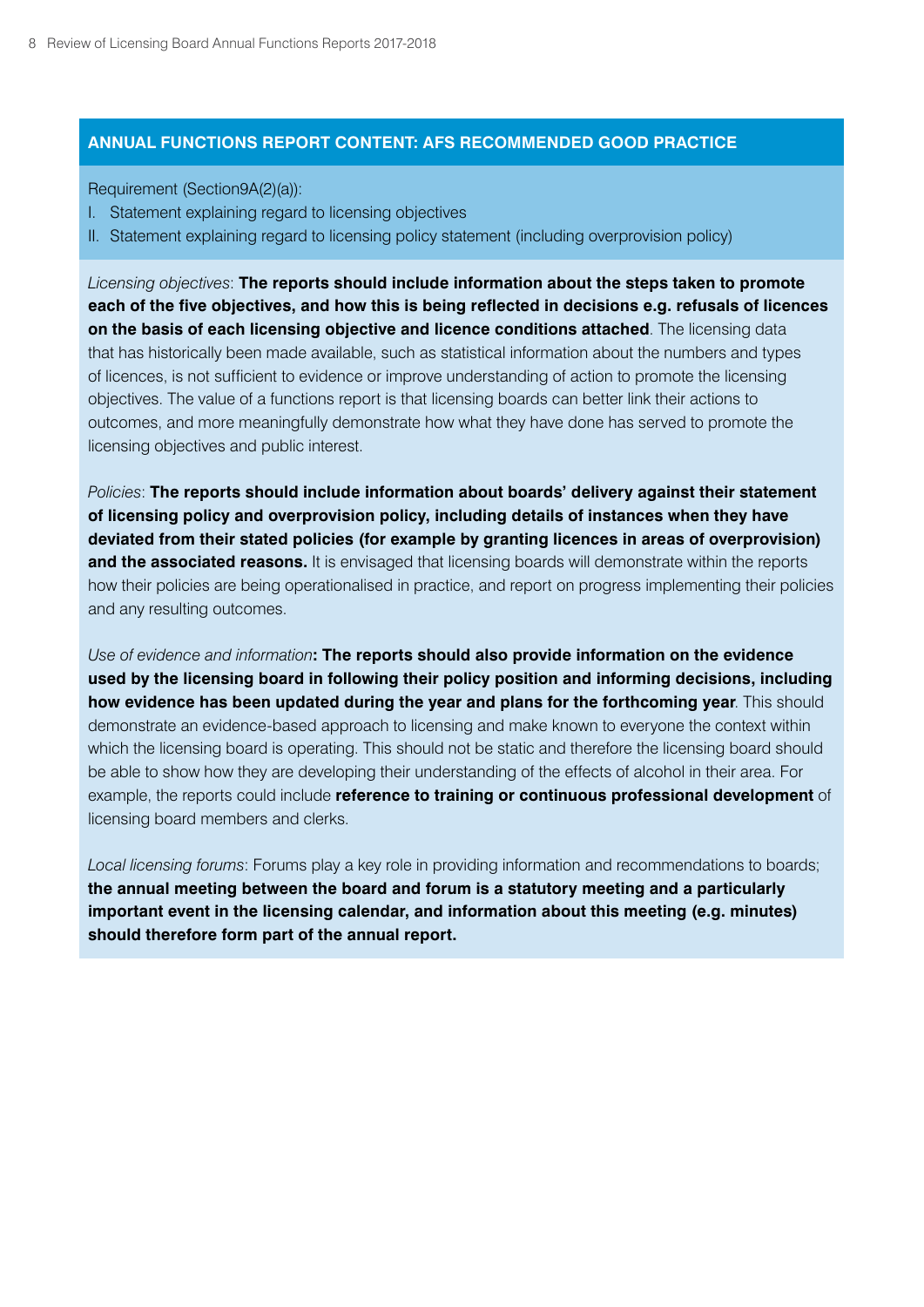Requirement (Section 9A(2)(b)): *Summary of the decisions made by (or on behalf of) the Board*  Requirement (Section 9A(2)(c)): *Information about the number of licences held (including occasional licences issued)* 

## **The reports should provide public access to summary data on the licensing board's decisions during the year, and a summary of the overall provision of alcohol in the area, including the number of occasional licences issued. This should not simply be a replication of the limited data currently available from existing sources.**

A lack of comprehensive licensing data has impeded participation in the licensing process by key stakeholders such as communities and health boards; it is difficult for these stakeholders to effectively scrutinise and provide input to licensing processes when they cannot easily ascertain how many licences are in force, where these are located, what type of premises they are, and what their capacity is. Functions reports provide an opportunity to improve the transparency and accessibility of licensing data, by bringing the key summary information together in one document, which can be read together with the board's broader statement of how it has undertaken its functions.

To enable proper scrutiny of the licensing system, the reports should contain information not just about numbers of on- and off-sales licences held/decisions made but further high-level summary information, such as:

Data on individual premises licences issued:

- (a) Capacity (square or linear meterage for off-sales and person capacity for on-sales).
- (b) Any objections lodged with respect to premises and category of objector (police, health, community). Why objections have been rejected.
- (c) Types of premises (supermarket large, supermarket convenience, off-licence, convenience store, pub, restaurant, night club).

Data on individual premises licenses refused:

- (a) Capacity (square or linear meterage for off-sales and person capacity for on-sales).
- (b) Any objections lodged with respect to premises and category of objector (police, health, community).
- (c) Types of premises (supermarket large, supermarket convenience, off-licence, convenience store, pub, restaurant, night club).
- (d) Reasons for refusal.

Aggregate data on premises licences issued:

- (a) Existing licensed premises: total number, by type, capacity and location.
- (b) New licensed premises granted in previous year: total number, by type, capacity and location.
- (c) Licensed hours: standard operating hours, number of premises with hours of sale outwith that set out in policy, seasonal variations granted and extended hours granted and for what reason.
- (d) Objections lodged: total number, category of objector, and final decision.
- (e) Licence reviews: total number, reason for review and final decision.

Aggregate data on occasional licences issued:

(a) Total number granted, capacity, hours and the nature of the event in respect of which the licence was issued.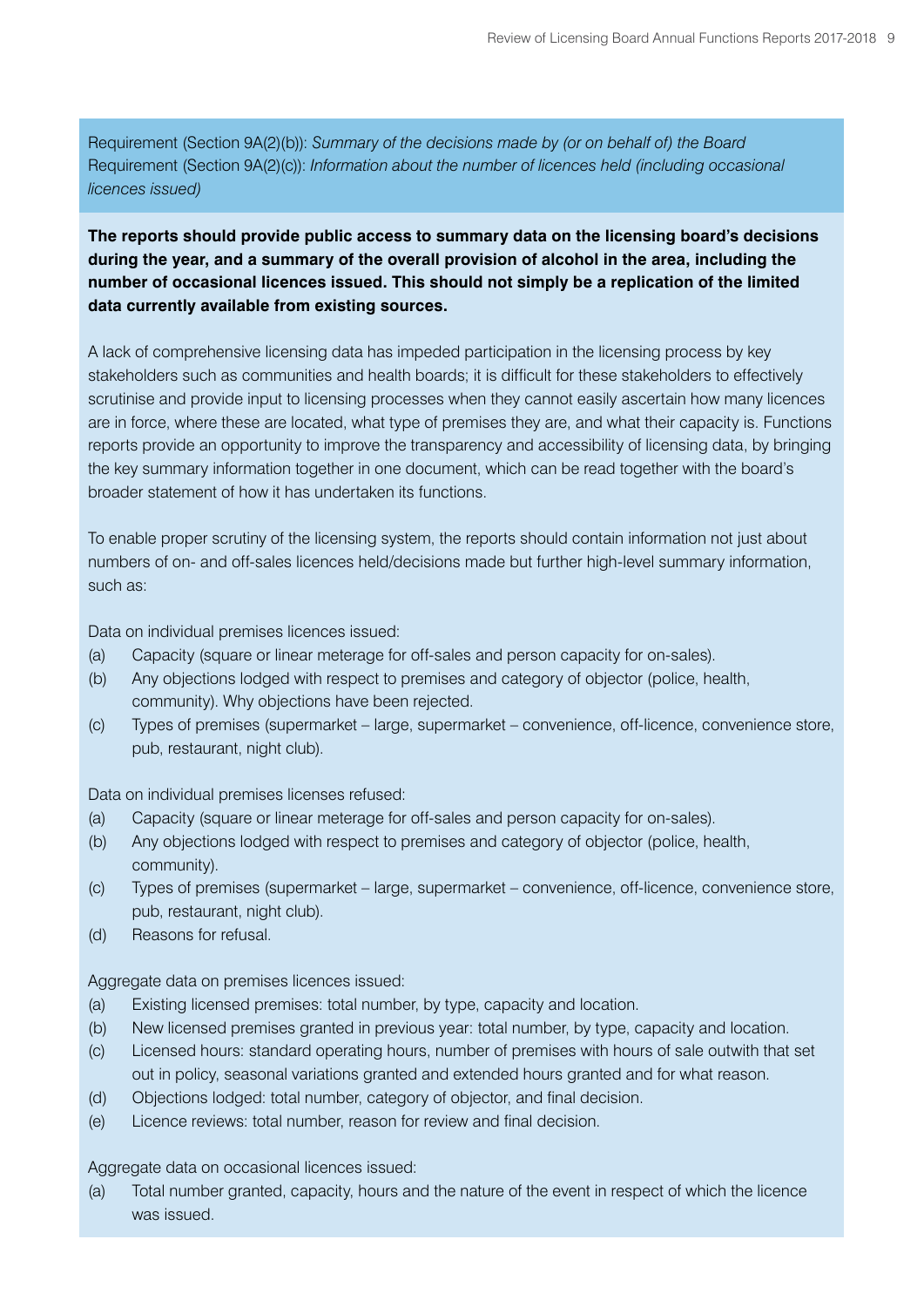There may remain some concerns about the potential burden annual reporting could place on licensing boards. However, AFS views the above-recommended content to be both proportionate and targeted. With regards to the data recommendations, licensing boards already gather much of the data that would be required to support the level of reporting indicated – although this information is often not made more widely available. AFS also recognises that some of the types of data suggested – principally relating to types of premises – may not currently be being routinely collected by licensing boards, or they may not have the necessary powers to require that this information be provided to them at the level of detail suggested. Nonetheless, AFS believes that the data outlined is that which would be of the greatest use to licensing stakeholders and where possible efforts should be made to provide this.

Finally, if the reports are truly to support the public to understand how boards conduct their business, it will be critical that they are written/ presented in a way that people can understand and relate to. Lengthy reports written in legalistic and bureaucratic language will likely be off-putting for many people, and could potentially act as a barrier to community engagement in licensing. Furthermore, reports that simply repeat what is already laid out in the law and guidance will do little to improve transparency. Conversely, well-presented reports written in plain, accessible language could help to facilitate the understanding and involvement of a wide range of stakeholders. Ultimately, the reports should be easily understood by all relevant stakeholders, including by members of the public without any technical expertise.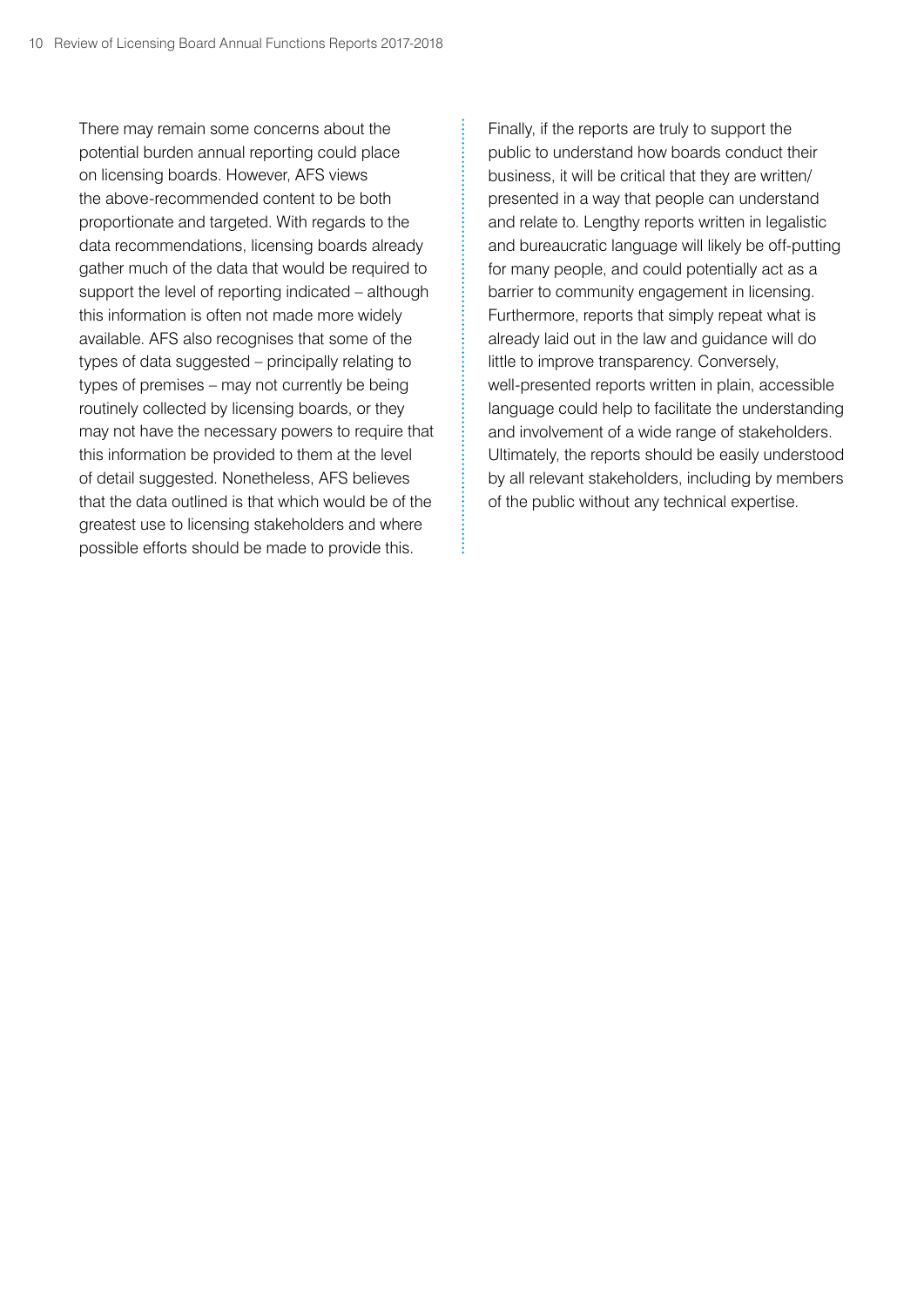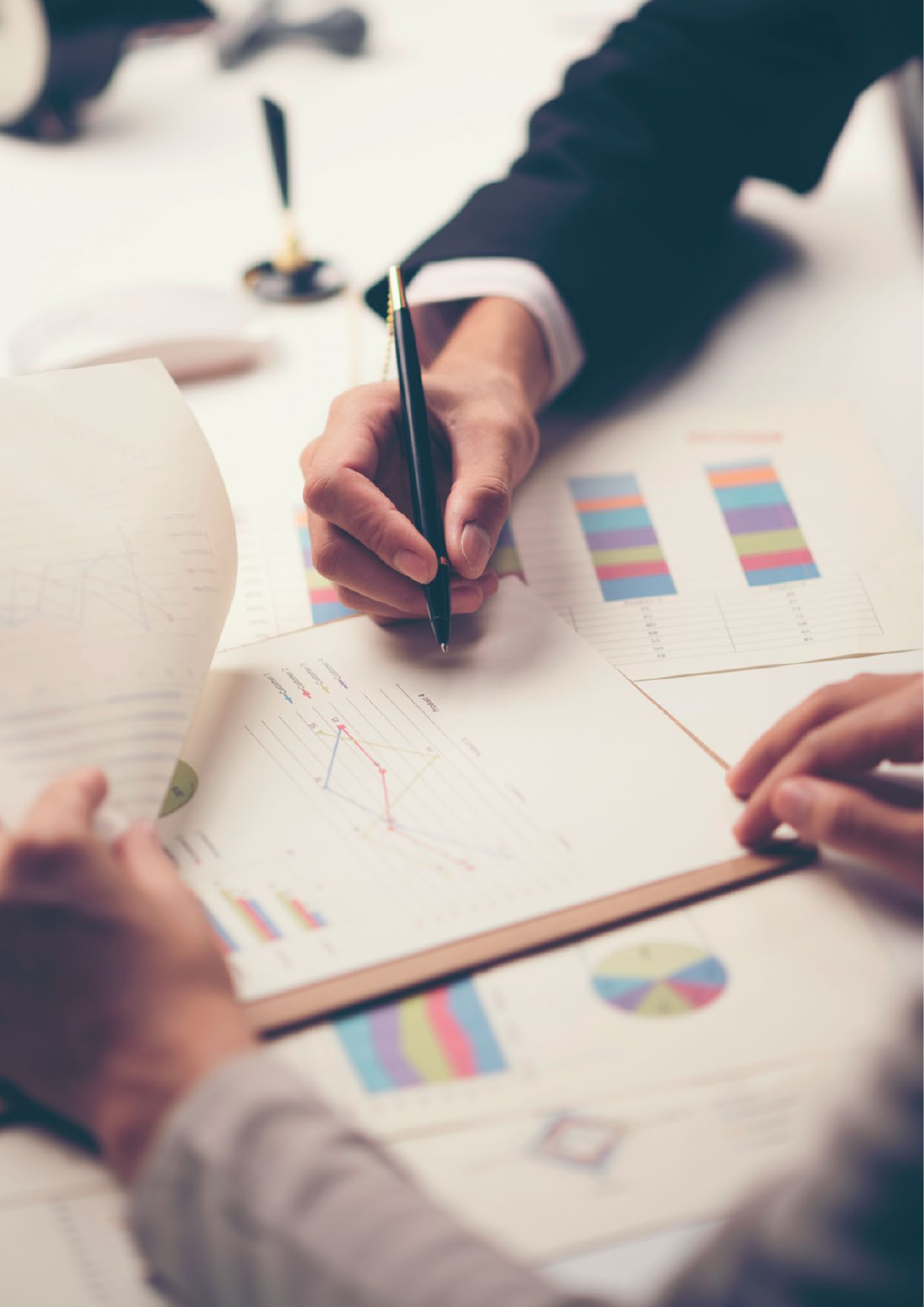## <span id="page-13-0"></span>Review of Annual Functions Reports

## **Overview**

AFS examined the annual functions reports to assess the extent to which they met statutory requirements, and served to fulfil their intended purpose of ensuring increased transparency in the licensing process, and supporting the public to see how boards conduct their business.

The first reports were required to be published by 30 June 2018.

At the start of October 2018, using standard online search mechanisms, AFS was able to access only 18 of the reports; covering 26 out of the 40 licensing boards. By the end of November 2018, AFS was able to access a further 6 reports by making direct requests to boards, and through subsequent online searches, bringing the total for review to 24 – covering 32 out of the 40 Scottish licensing boards. The published reports were reviewed using criteria developed from both the statutory requirements and recommended good practice, as shown in the table below.

| <b>REPORT CONTENTS (24 Reports)</b>                                                                                                                                                                                                                                                                                                  |            |                  |           |                |
|--------------------------------------------------------------------------------------------------------------------------------------------------------------------------------------------------------------------------------------------------------------------------------------------------------------------------------------|------------|------------------|-----------|----------------|
| <b>Promoting the objectives</b>                                                                                                                                                                                                                                                                                                      | <b>Yes</b> | <b>Partially</b> | <b>No</b> | <b>Unclear</b> |
| Includes a statement explaining how the board has had regard to the<br>licensing objectives. (Legal requirement)                                                                                                                                                                                                                     | 24         | $\Omega$         | $\Omega$  | $\Omega$       |
| Outlines steps taken to promote objectives, and how this is being<br>reflected in decisions (e.g. refusals/conditions attached on the basis of the<br>objectives). (AFS recommendation)                                                                                                                                              | 6          | 10               | 8         | 0              |
| <b>Implementing policy</b>                                                                                                                                                                                                                                                                                                           | <b>Yes</b> | <b>Partially</b> | <b>No</b> | <b>Unclear</b> |
| Includes a statement explaining how the board has had regard to<br>licensing policy statement (including any supplementary statement and<br>overprovision assessment). (Legal requirement)                                                                                                                                           | 24         | 0                | 0         | $\overline{0}$ |
| Details how the above policies are being operationalised in practice,<br>including details of instances when they have deviated from their stated<br>policies (e.g. granting licences in areas of overprovision) and associated<br>reasons. (AFS recommendation)                                                                     | 5          | 14               | 5         | $\Omega$       |
| <b>Decision making</b>                                                                                                                                                                                                                                                                                                               | <b>Yes</b> | <b>Partially</b> | <b>No</b> | <b>Unclear</b> |
| Includes a summary of the decisions made by (or on behalf of) the board<br>during the financial year. (Legal requirement).                                                                                                                                                                                                           | 20         | 4                | $\Omega$  | $\Omega$       |
| <b>Evidence-based approaches</b>                                                                                                                                                                                                                                                                                                     | <b>Yes</b> | <b>Partially</b> | <b>No</b> | <b>Unclear</b> |
| Includes information on evidence used by the board in following their<br>policy and informing decisions. Explains how evidence has been updated<br>during the year and plans for forthcoming year - this should show how<br>they are developing their understanding of the effects of alcohol in their<br>area. (AFS recommendation) | 8          | 9                | 7         | $\mathbf 0$    |
| Includes minutes of the annual meeting between licensing board and local<br>licensing forum. (AFS recommendation)                                                                                                                                                                                                                    | 5          | 7                | 11        | 1              |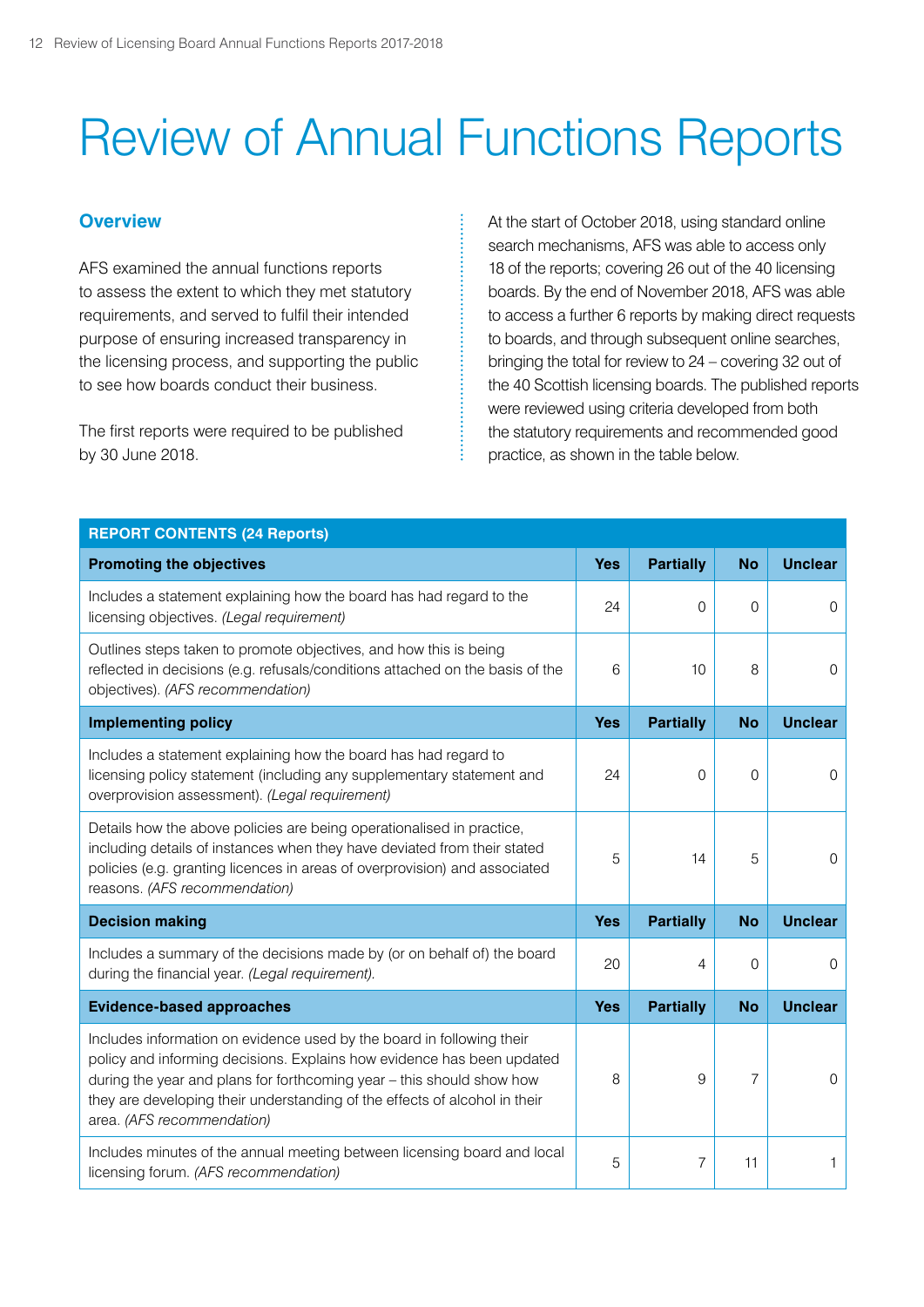| <b>REPORT CONTENTS (24 Reports)</b>                                                                                                                                                                                                                     |            |                  |           |                |
|---------------------------------------------------------------------------------------------------------------------------------------------------------------------------------------------------------------------------------------------------------|------------|------------------|-----------|----------------|
| <b>Licensing data</b>                                                                                                                                                                                                                                   | <b>Yes</b> | <b>Partially</b> | <b>No</b> | <b>Unclear</b> |
| Contains information about the number of licences held in the board's area<br>(including information about the number of occasional licences issued<br>during the year). (Legal requirement)                                                            | 20         | 3                | $\Omega$  |                |
| Includes aggregate data, in relation to 1) the decisions taken by the<br>licensing board within the reporting period, and 2) an overall picture of<br>alcohol availability in the licensing board area (and areas within that).<br>(AFS recommendation) | 17         | 5                |           |                |
| <b>Training and development</b>                                                                                                                                                                                                                         | <b>Yes</b> | <b>Partially</b> | <b>No</b> | <b>Unclear</b> |
| Includes a note on training or continuous professional development<br>of licensing board members and clerks. This should evidence a<br>conscientious approach to keeping up-to-date. (AFS recommendation).                                              | 11         | 4                | 9         | $\Omega$       |
| <b>Additional information</b>                                                                                                                                                                                                                           | <b>Yes</b> | <b>Partially</b> | <b>No</b> | <b>Unclear</b> |
| Includes other information about the exercise of the licensing board's<br>functions as the board considers appropriate. (Legal optional)                                                                                                                | 19         | 0                | 5         | $\Omega$       |
| <b>Presentation and readability</b>                                                                                                                                                                                                                     | <b>Yes</b> | <b>Partially</b> | <b>No</b> | <b>Unclear</b> |
| Information is provided in an accessible and easy to understand way e.g.<br>written in accessible language, avoids repeating at length what is already<br>laid out in law, is an appropriate length etc.). (AFS recommendation)                         | 6          | 12               | 6         | $\Omega$       |

## **Discussion of key findings**

#### **Compliance with statutory requirements**

#### **Promoting the licensing objectives**

All 24 of the reports include a statement explaining how the board(s) have had regard to the licensing objectives. In the vast majority of reports it is stated that the licensing objectives provide a basis for the administration of the licensing regime and provide potential reasons for the refusal/ grant of an application. Most of the reports also highlight that a breach of the objectives may provide grounds for reviewing a licence, and that conditions attached to a licence may be based on any one or more of the licensing objectives.

While these statements may serve to reiterate the important role that the objectives play in the licensing system, they do not provide any insight into how boards actually actively promote the objectives. Given that the key purpose of the reports is to demonstrate to the public how boards carry out their duties, it is important that they do not just restate what is already laid out in law, regulations, or guidance. The reports should demonstrate, on a more practical level, how the boards adhere to and promote the licensing objectives. As such, the reports were also assessed to determine the extent to which they actually outline steps taken to promote objectives, and how this is being reflected in decisions and applied in practice (e.g. refusals/conditions attached on the basis of the objectives).



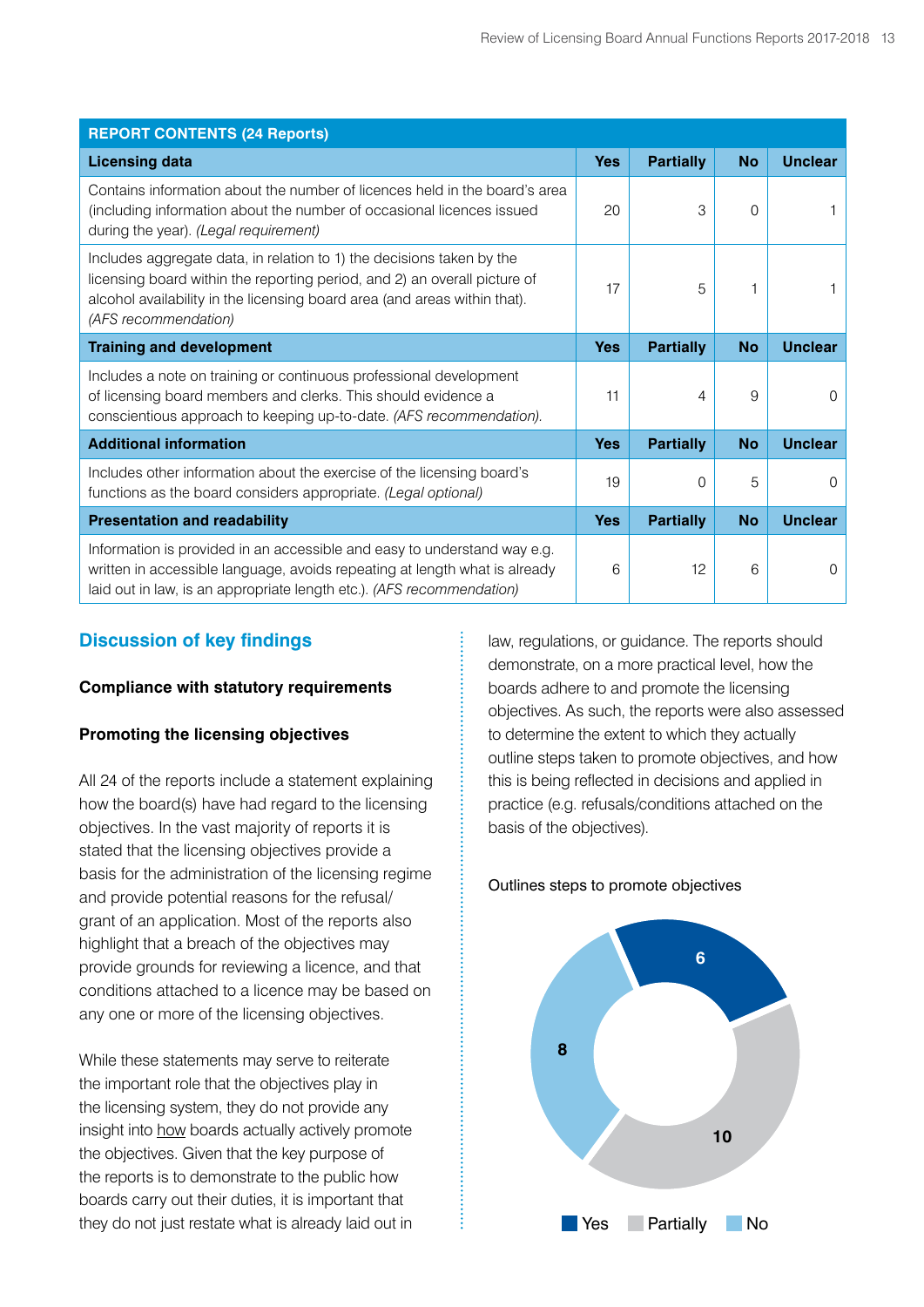<span id="page-15-0"></span>Six of the reports clearly outline steps that have been taken to promote the objectives. A further 10 provide some information in this regard, but the information given is minimal or has to be teased out of the report. For example, several reports include sufficient levels of data for it to be identified that reviews were undertaken relevant to the objectives, or local conditions applied, although this has not been highlighted or discussed anywhere within the report text. In some cases, much of the information given appears to repeat what is contained in the licensing policy statements. Eight of the reports do not provide any information in addition to a brief summary statement outlining the legal requirements of boards with regard to the objectives. The divergence in the way in which boards have interpreted and approached the requirement to explain how they have had regard to the licensing objectives indicates that further guidance is required.

Examples of steps taken to promote the objectives highlighted within the reports include:

- Committing to act with Police Scotland to pursue policies to prevent crime and disorder;
- Working with alcohol and drug partnerships (ADPs) and supporting their initiatives related to alcohol consumption;
- Placing expectations on licence holders; imposing local conditions to promote one or all of the objectives;
- Refusing applications relative to the objectives;
- Conducting reviews;
- Undertaking site visits;
- Developing children and young persons policies; and
- Supporting and endorsing local initiatives e.g. Pubwatch Schemes.

### **Renfrewshire example: Refusal of applications to prevent crime and disorder**

"The Board refused two applications for personal licences. On both occasions the Board received information from the Chief Constable. The Board refused the applications relative to the licensing objective of preventing crime and disorder."

## **Falkirk example: Site visits to protect children and young people from harm**

"Where applications are received to amend the terms, times or parts of the premises children and young persons can access, the Board frequently carries out a site visit to assess whether or not what is sought complies with its policy position and the licensing objective of protecting children and young persons from harm."

#### **Inverclyde example: Conditions applied to protect and improve public health**

"The Board has for some time been concerned at the health statistics relative to alcohol related illness within the Inverclyde area and has incorporated a number of conditions into its policy and premises licences to combat this. An example of a policy that has been introduced is the condition that no children should be seated at the bar area in any licensed premises regardless of whether they are taking a meal or not. This is an attempt to combat the "normalisation" of children sitting at a bar within licensed premises."

## **Implementing policy**

All 24 of the reports include a statement explaining how the board had regard to their licensing policy statement. In particular, they indicate that applications are dealt with in accordance with the statement of licensing policy, and several explain that the board is likely to follow the policy unless an applicant can demonstrate good reasons as to why it should not. In addition, several highlight that any relevant policy is included in every board report, and some describe limiting delegated powers to ensure proper scrutiny where an application falls outwith the policy or objections/ representations are received.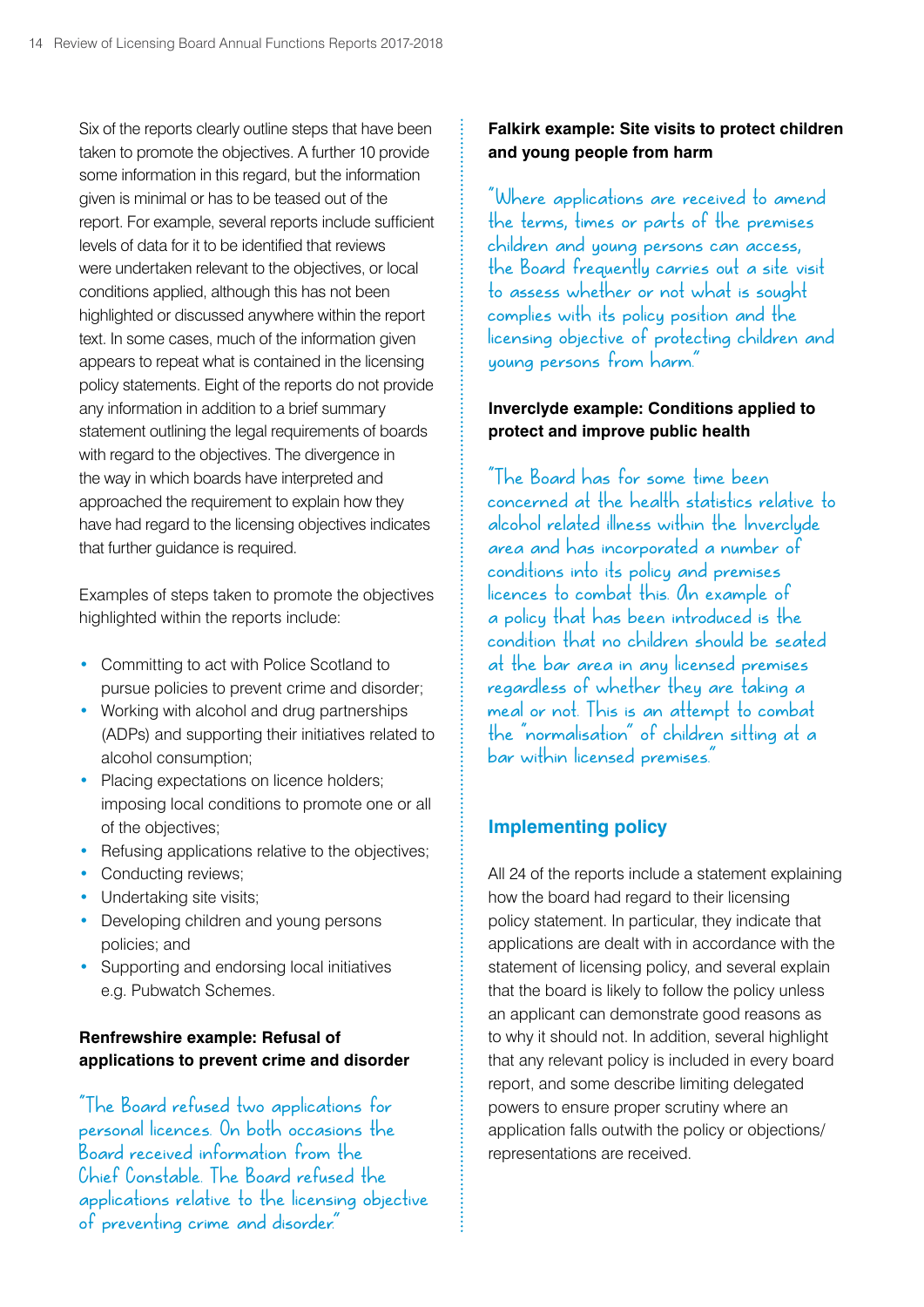As above, although these statements outline particulars of the procedural approach to applying their policies, they do not provide insight or examples into how policies are actually being applied in practice.

Licensing policy statements set out the licensing boards' long-term and strategic approach to promoting the licensing objectives. The ongoing production of carefully considered functions reports provides a vital means for boards to assess the extent to which their policies have been successfully put into practice and adhered to. They also support boards to monitor any concerns and develop evidence to make changes to their policies moving forward. Local stakeholders should also be able to easily identify from the reports the actions and incremental steps boards are taking towards achieving their longer-term aims.

The reports were therefore also assessed to determine whether they contained details of how policies are being operationalised in practice, including details of instances when boards deviated from their stated policies (e.g. granting licences in areas of overprovision) and the associated reasons.

Five of the reports provide meaningful examples of how polices have been operationalised in practice. The majority provide some information in this regard, or relevant information can be drawn out of the report, even if it has not been made explicit. Several detail instances where the board deviated from policy, although the reasons for this are not always provided. Some also describe challenges encountered when trying to implement policies – for example, one board argues that the overprovision legislation and guidance needs to be completely reviewed as it does not believe it has powers, unless overprovision can be evidenced, to introduce measures to reduce consumption of alcohol. In another report, the board describes experiencing legal challenges to its overprovision policy and outlines the steps it has taken in response. Again, the wide variation in the way boards have interpreted and carried out their requirement to explain how they had regard to their licensing policy, underlines the need for guidance in this area.





Examples of how policies are being operationalised in practice include:

- Seeking to ensure that licensed premises take measures to implement the licensing policy;
- Taking a case-by-case approach to overprovision using maps and capacity figures;
- Applying 'standard conditions' that go further than the basic mandatory conditions to better reflect the Board's policy; and
- Requiring applicants requesting something that is outwith policy to provide additional information (taking into account the impact of granting on the area).

### **Dundee City example: Adopting a case-bycase approach to overprovision**

"In the case of applications for new premises licences, in each instance the Board considered whether to grant the application would result in an overprovision of licensed premises... The Board had before it a map showing potential localities and the respective geographical locations and capacity figures of the premises already licensed within the relevant localities... This case-by-case approach was necessary following the decision of the Sheriff... which ruled that the Board's previous provision on overprovision failed to fill the requirements of the 2005 Act and therefore could not be applied. The Board did, however, go on to adopt a new overprovision policy."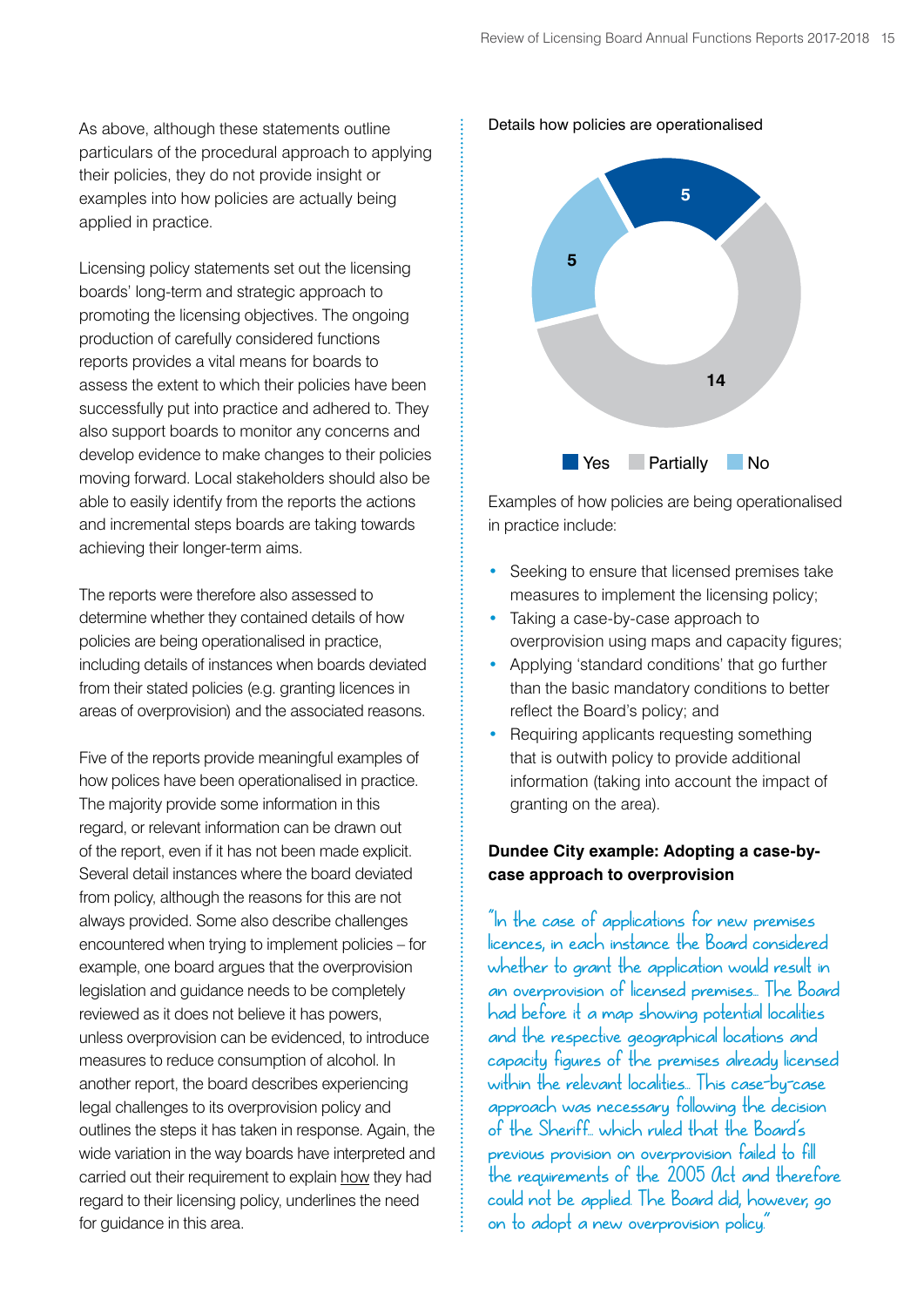## <span id="page-17-0"></span>**South Ayrshire example: providing reasons for deviation from policy**

"The Board will not normally grant occasional licences with a terminal hour later than midnight as it recognises the need to protect the amenity of the surrounding neighbourhood but has granted some occasional licences beyond midnight in venues which are isolated and are unlikely to cause disturbance to neighbours."

## **Decision making**

All 24 of the reports include a summary of the decisions made by (or on behalf of) the board during the financial year; 20 of them provide full details of decisions made while 4 provide partial information. The reports including a full summary of decisions provide information about the premises and provisional premises licences granted, and the vast majority also detail the number of occasional licence applications that were received and granted by the board (two only state only the number of occasional applications that were received rather than granted).

There are many examples of good practice in relation to reporting on decision making, with a significant number of the reports including further details about applications, objections and representations received. This includes reports that:

- Set out the reasons for decisions including licence reviews and revocations;
- Provide detailed appendices listing all the applications received (with a detailed breakdown of the type of application, including for occasional licences), and the decision of the board;
- Provide additional information about instances where further investigation and consideration was required, and set out the actions of the board and the reasons for decisions;
- Include the numbers of extended hours, variations, festive occasional extensions, and personal licences granted;

• Highlight steps taken to ensure the board's processes and procedures provide for increased transparency and accountability, such as publishing agendas and minutes and holding meetings in public.

Of the four reports that were considered to contain only partial information, two provide some detail about the applications that were granted but no information about the numbers of applications that had been received or refused by the board. One report does not state the number of premises licences granted (although it does provide details about occasional licences, personal licences granted etc.) or indicate whether any applications had been refused, or conditions applied. A further report includes very limited high-level detail about the board's decision making, such as highlighting that the board determined all applications for licensed hours in line with its policy, and has a section entitled 'summary of decisions of the board' – however, this section simply contains a link to where agendas/minutes can be found on the board's website, placing responsibility on the reader to collate the information themselves. While it can certainly be beneficial to include such links in order to help keep the reports concise, it is nonetheless important that they still contain enough detail to provide the reader with a summary of any key pieces of information.

Given the wide variation in the size/demographics of the different geographical board areas, and the sheer volume of applications that the relevant boards are required process, it is likely that some will have more manageable information relevant to decision making at their disposal than others, and will also find presenting that data a more practicable process. Nonetheless, it will be important that all boards give careful consideration to the data they collect, and engage with local stakeholders to identify how this information can be best collated and presented, in order to support increased transparency and accountability in their decision-making.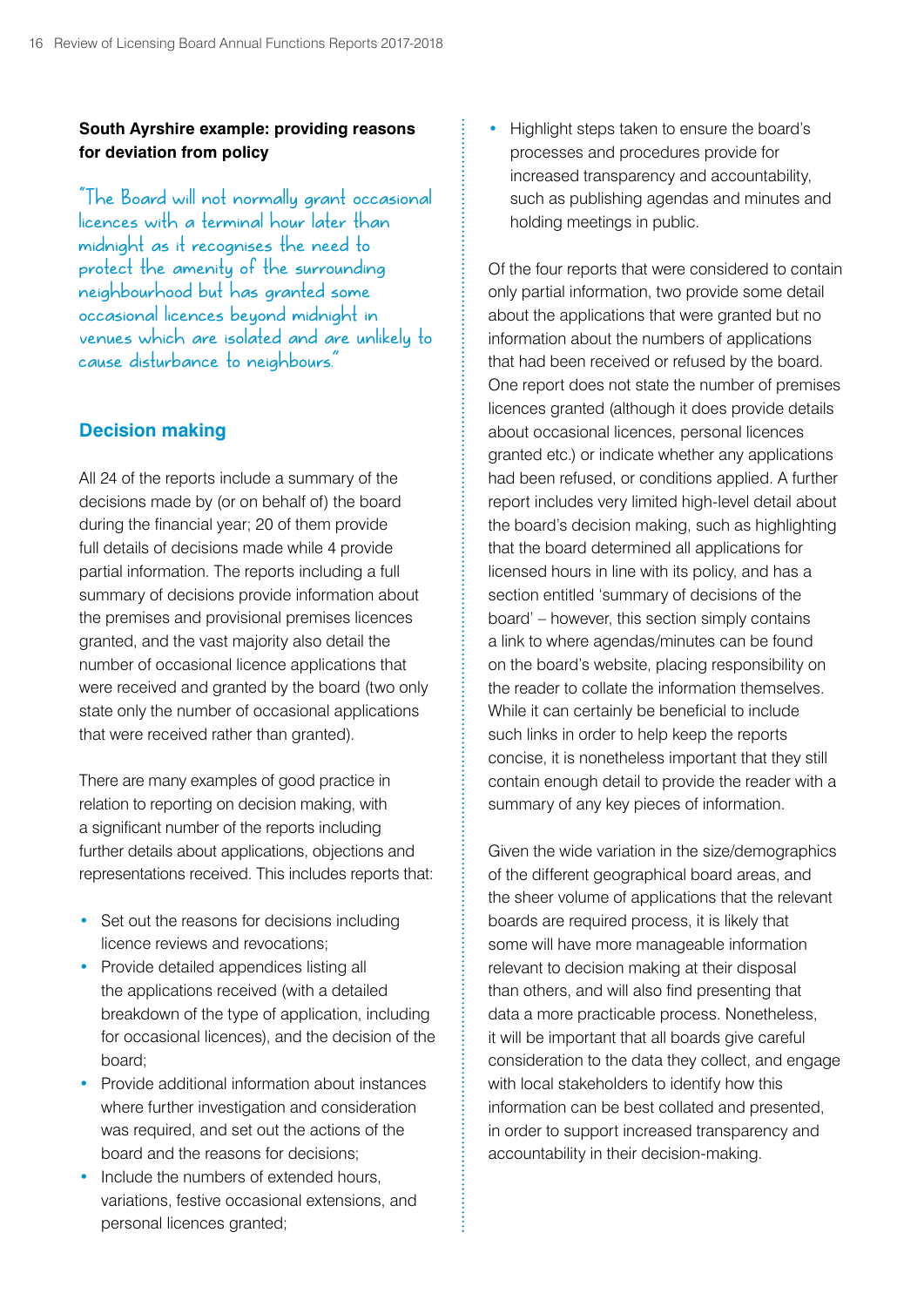### <span id="page-18-0"></span>**East Ayrshire example: Reporting on decision making**

"No objections or representations were received... with the exception of one application for a major variation... to allow an outdoor drinking area... Three letters of objection were received from neighbours expressing concern with regards to the conduct of patrons... and to the level of noise from the premises, in particular an outdoor smoking area... The applicant attended the Board meeting and requested that the application be amended to remove the request for an outdooring drinking area. The amended application was granted by the Board."

## **Licensing data**

The vast majority of the reports (20) contain information about the number of licences held in the board area, including information about the number of occasional licences issued during the year. However, there is variation between the reports in the level of detail provided, and the way in which data is presented. Four of the reports do not provide sufficient levels of data to meet the statutory requirements.

Tables containing aggregate level data have been included within the body of the majority of the reports, with many also summarising key information within the report text. For example, the Aberdeenshire report contains tables to outline details of the total licences in force and applications received for each divisional board. This enables for a quick assessment of overall alcohol provision and decision making in the area. Many of the reports also provide information about the numbers of personal licences held in the board area. In some areas a breakdown of occasional licences and extended hours issued is provided, as well as a breakdown of revocations of premises licences.

Several of the reports include detailed appendices with data about the applications received and licences in force at an individual level; including information about the types of premises, locations, capacity and hours. For example, the Highland and Angus reports both include detailed appendices that allow for a more in-depth analysis of alcohol provision (and decision making) in the board areas. In the Angus report, information is given about the capacity of both the on-sales and off-sales in the area, and the report includes a table to show the total numbers of different types of premises (e.g. convenience stores, supermarkets, hotels, retail stores, restaurants etc.). In addition the table includes the total numbers of licensed premises permitted to trade after 1am, and premises where children are permitted.

This level of detail may be particularly useful for stakeholders with a remit to scrutinise and provide input to the licensing process, such as licensing forums. In addition, this information is likely to be particularly welcomed by those stakeholders with a role in monitoring the extent and impact of alcohol availability in their local area, who have historically experienced difficulties when trying to access information about capacity. A number of the reports signpost to where a register of current premises licences can be accessed. Reports for several areas include a combination of aggregate and individual level data, in addition to signposting to where more detailed information can be found.

Four of the reports provide only partial information; one does not state the number of licences held in the board's area, and two only state the number of occasionals applied for as opposed to granted. In addition, one report states that the relevant data is provided in appendices, but the said appendices are missing from the report.

There are potential advantages both to having a concise and accessible report or one that sets out a lot of detail, with each of these approaches addressing different needs of different types of stakeholder. While some people are likely to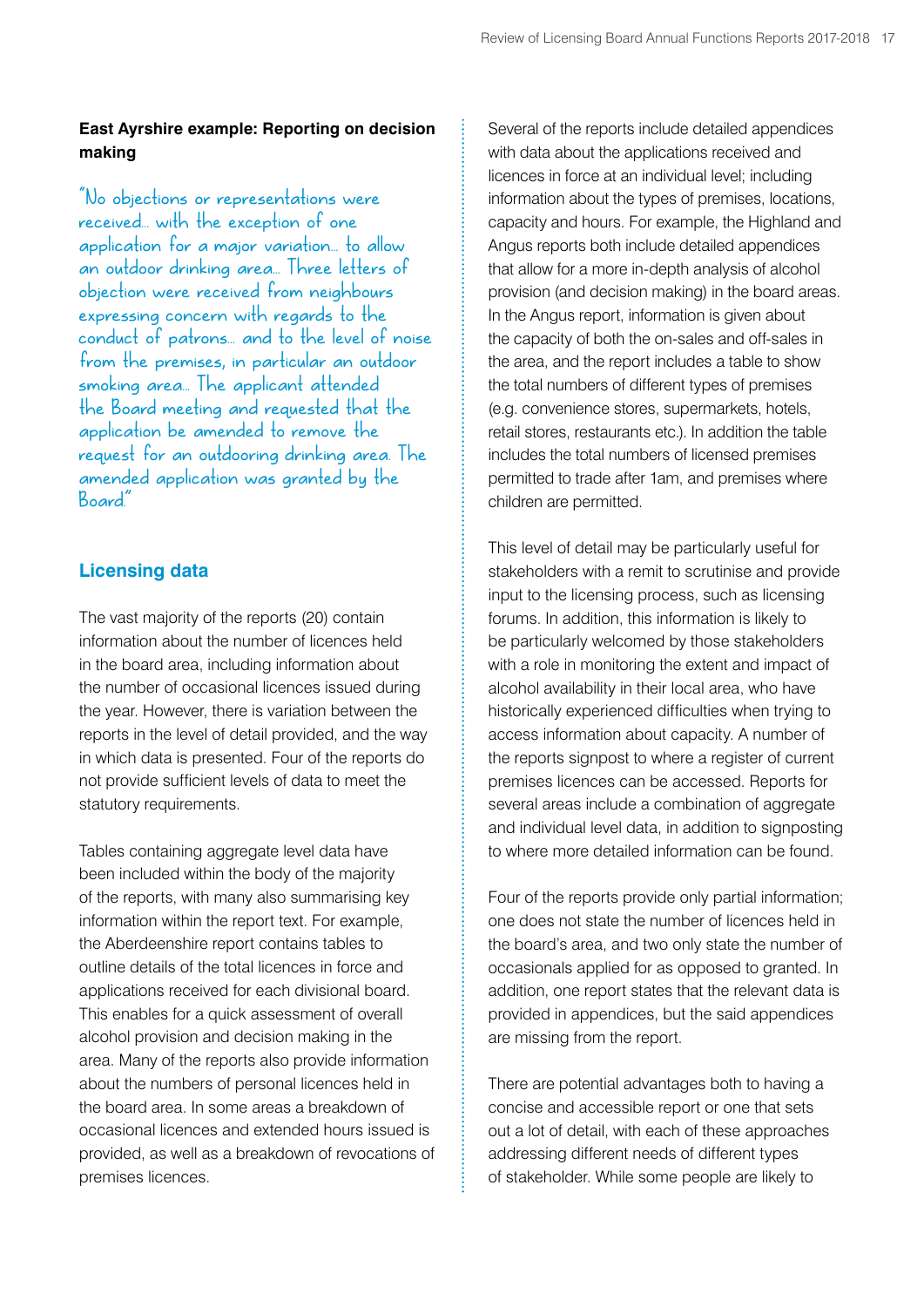<span id="page-19-0"></span>appreciate access to a breadth and depth of information, others might feel overwhelmed or dissuaded from engaging with weighty reports containing large amounts of data. Similarly, brevity may make reports more accessible and easy to navigate but prevent more detailed scrutiny. As such, it will be important that boards consult with local stakeholders in order to ensure that future reports strike an appropriate balance in the depth and breadth of information provided. In addition, local stakeholders will be well placed to make recommendations regarding what information to include in the actual report, and what information could helpfully be signposted to. A full summary of the licensing data, at both aggregate and individual level, contained within the reports is included at Appendix 1.

#### **Adopting recommended good practice**

#### **Evidence-based approaches**

Licensing boards have a statutory duty to promote the licensing objectives. It is therefore incumbent on them to gather sufficient information on each of the objectives, and the impact of alcohol in their area, to enable them to ensure that the measures they adopt and decisions they make serve to promote the licensing objectives.

As such, it is important that the annual functions reports demonstrate an evidence-based approach to licensing and make known to everyone the context within which the licensing board is operating. This should not be static and therefore the licensing board should be able to show how they are developing their understanding of the effects of alcohol in their area.

Eight of the reports include information about the evidence used by the board in following their policy and informing decisions, also explaining how evidence was updated during the year and demonstrating how they are developing their understanding of the effects of alcohol in their area. A

Includes information about evidence



further nine reports include some information about the sources of evidence used to inform decisions, but do not demonstrate how evidence was kept up-to-date or how the board's understanding of alcohol was being developed. Seven reports contain no information about the evidence used to inform decisions or to follow policy.

Various sources of evidence are cited as being used when considering applications, including reports and information provided by: local licensing forums; licensing standards officers; Police Scotland; NHS ; ADPs; alcoholrelated advocacy organisations; objectors and representors'; members of the public; local licence holders; Environmental Health and Building Standards. In addition, other sources of evidence cited in the reports include: material from local and national news on alcohol issues and misuse; Scottish Government guidance; relevant legislation and applicable case law; and guidance and advice obtained from licensing practitioners.

A number of reports also describe the evidence used to help keep policy implementation under review, such as considering annual reports on the performance of policy statements, and gathering views and feedback from local stakeholders.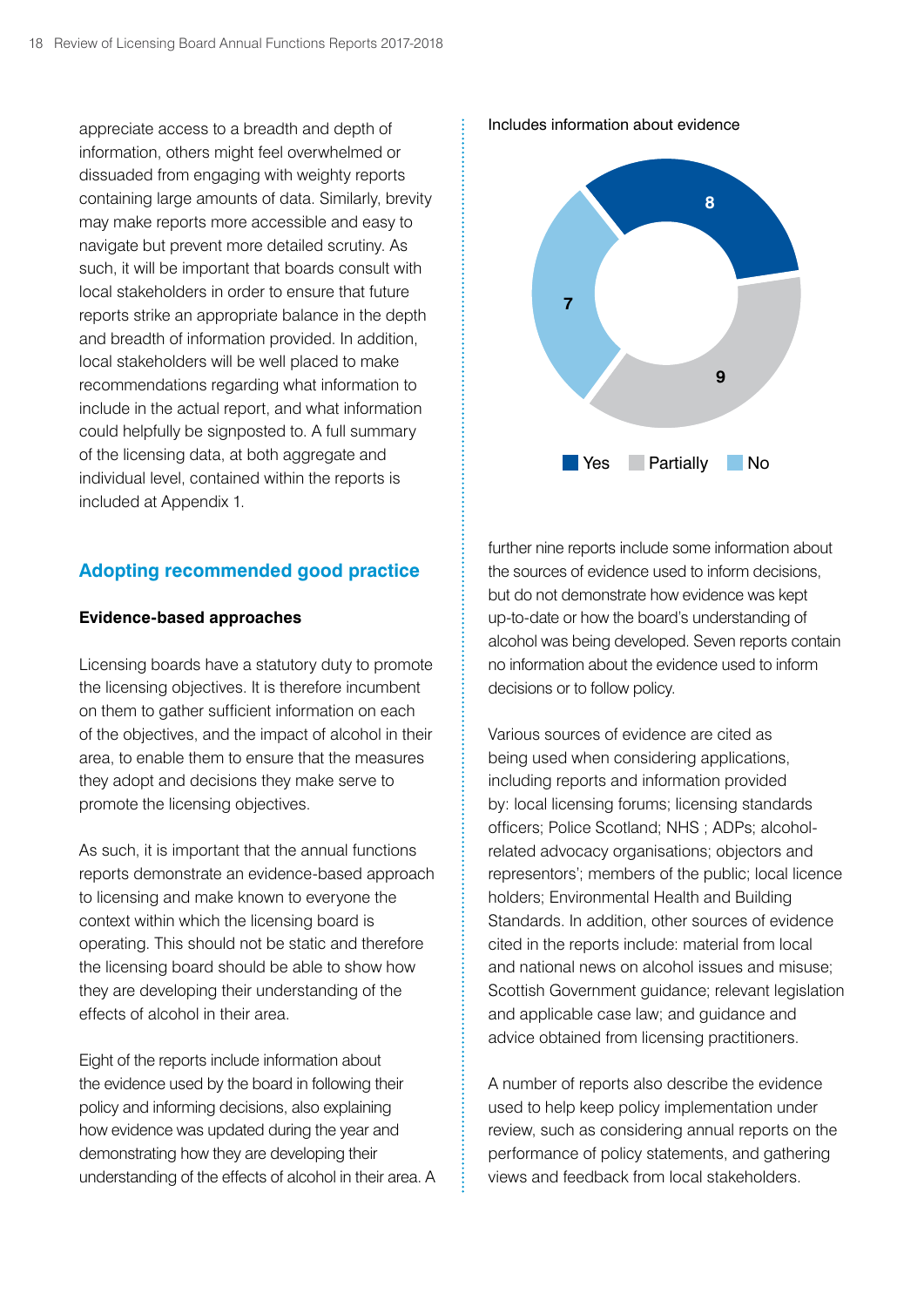## <span id="page-20-0"></span>**Renfrewshire example: Participating at local partner events**

"Seven members of the Board attended an event hosted by Renfrewshire Alcohol and Drug Partnership in summer 2017. At this event, Board members heard various presentations from Police Scotland and health professionals and took part in interactive exercises and discussions. This gave members an insight into a number of alcohol-related issues: for example, the work of addictions nurses."

## **Moray example: Drawing on public surveys**

"The current system of hours appears to be working. There have not been any complaints in relation to licensing hours in general. In addition feedback from a public licensing survey indicated that between 70% and 80% of respondents felt that on and off sale hours, including terminal hours, were "about right".

## **West Dunbartonshire example: Seeking partner input**

"Each year the Board asks the Chief Constable of Police Scotland to provide to them a report on the Policing of the local licensed trade. The Board are always keen to ensure that they take any relevant information relating to the licensing objectives from this report."

Local licensing forums play a key role in keeping under review the operation of the Licensing (Scotland) Act 2005 in their area, and giving advice and making recommendations to the board. Forums also provide a key mechanism for community members and local stakeholders to have a voice on alcohol licensing issues, and can help keep boards abreast of local issues.

Twelve of the reports include information about the local licensing forum. Some describe challenges such as forums not achieving

quorum and difficulties attracting/attaining forum members, as well as the steps taken to address these challenges. Others describe the forum as functioning well and include information about the activities of the forum and the types of issues it has brought to the board's attention. A number of the reports also include minutes of the annual meeting between licensing board and local licensing forum; recognising that this is a statutory meeting and an important event in the licensing calendar.

## **Perth and Kinross example: Receiving input from the forum**

"The Forum has been asked to comment on the Licensing Board Policy Statement for 2018 and provided valuable feedback on areas that are relevant to the current economic climate. For example, the operating hours for pavement cafes, a suggested increase in licensing hours and the close down policy for those premises that operate function hours."

## **Training and development**

Licensing board members are required to undergo a training qualification within three months of being elected to the board (which was required during the period covered by these reports). Fifteen of the reports reference this training with a number also providing the date that the training was completed by members. While 4 of these reports reference only the mandatory training, 11 evidence a more conscientious approach to continuous professional development – for example, by outlining activities undertaken by the board to improve their knowledge/understanding of relevant issues, or to develop their skills and abilities on a more ongoing basis. Nine of the reports reviewed make no mention at all of training or development.

Of the 11 reports that provide detail about ongoing training and development, some highlight that board members participated in multiple training sessions beyond mandatory requirements e.g.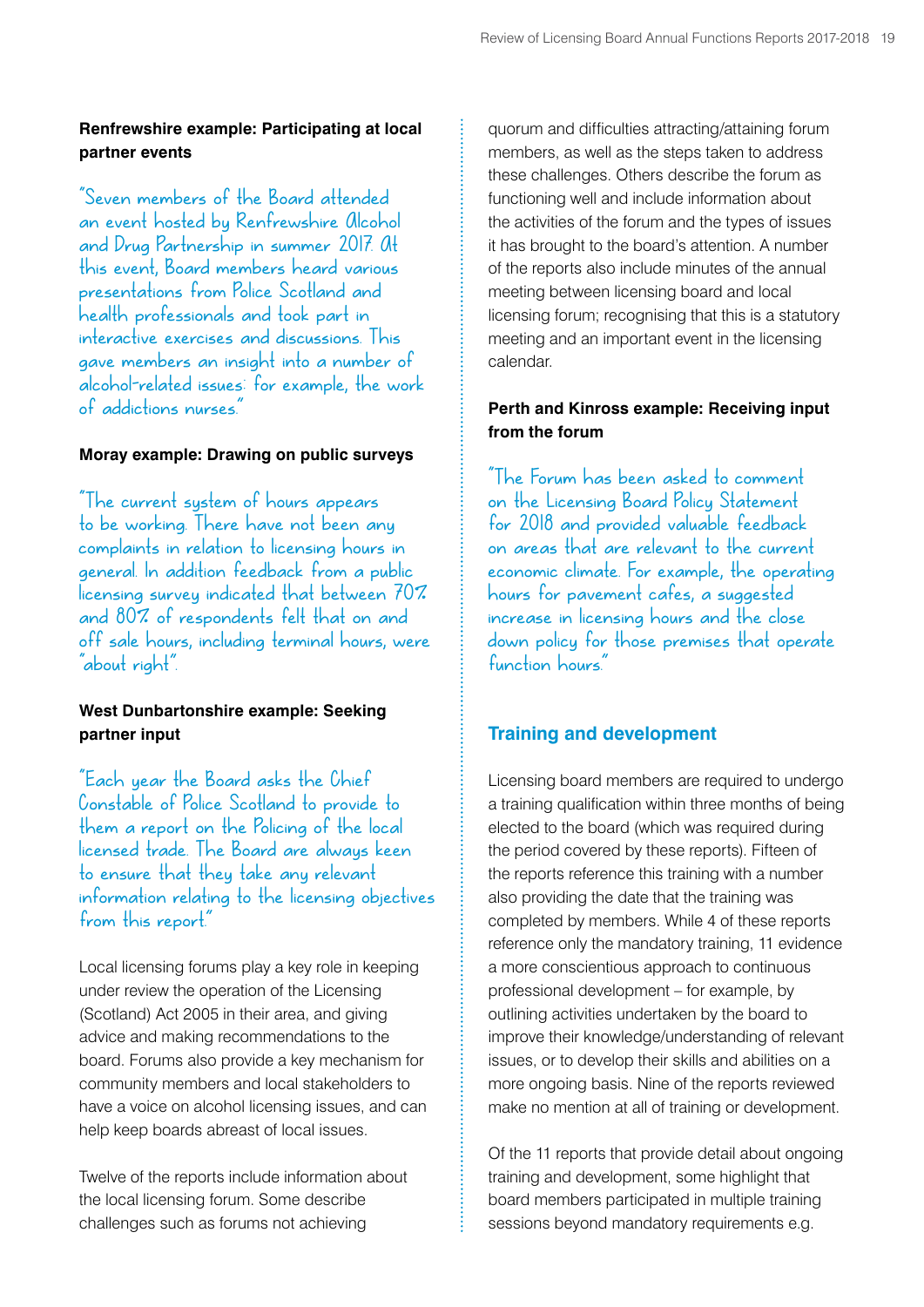<span id="page-21-0"></span>Includes information about training/development



sessions focused on improving understanding of the decision making process, and meetings hosted by the NHS and Police Scotland on various matters relating to the sale and consumption of alcohol. Many describe participation at events/ conferences, meetings, and undertaking visits to licensed premises.

Some of the reports also outline steps taken to ensure that the board's officers are kept up-to-date in all aspects of licensing. This includes giving permission for them to attend events such as the Scottish Licensing Law and Practice Conference, Central Law Training licensing events and also "SOLAR" (Society of Local Authority Lawyers and Administrators in Scotland) licensing events.

### **East Lothian example: Monthly in-house policy group meetings**

"The Board recognises the need for continuous development of understanding and awareness of licensing law and practices, and having up-to-date knowledge of the effect of alcohol on people across East Lothian. This is essential to making informed licensing decisions. With this in mind, Board members are encouraged to attend licensing conferences, seminars and monthly in-house policy group meetings"

### **West Dunbartonshire example: Officers keeping up-to-date on licensing**

"The Licensing Board is also keen to ensure that its officers are kept up-to-date on all aspects of licensing therefore officers are given permission to attend events such as the [Scottish Licensing Law and Practice] conference. Furthermore, the Clerk to the Licensing Board and other Officers are encouraged to seek out opportunities to present to such conferences, and Licensing Staff members regularly take part in events throughout the year. The Depute Clerk to the Board regularly attends Central Law Training Licensing events and also "SOLAR" (Society of Local Authority Lawyers & Administrators in Scotland) Licensing events."

### **Additional information**

Boards may include such other information about the exercise of their functions as they consider appropriate in the annual reports, and 19 of the reports include additional information relating to matters such as: consultation activities relevant to licensing policies; the role and activities of licensing standards officers; premises/personal licence reviews; and customer feedback. In addition, some identify matters that are of concern to the board, and recommend actions that should be taken by the Scottish Government.

One report includes specific sections outlining what the divisional boards in the area achieved in 2017-2018, and their goals for 2018-2019. This approach is particularly useful as it enables them to publicly set a benchmark against which they (and others) can assess progress the following year; the ongoing production of functions reports provides them with a mechanism to regularly monitor and report on their progress over time.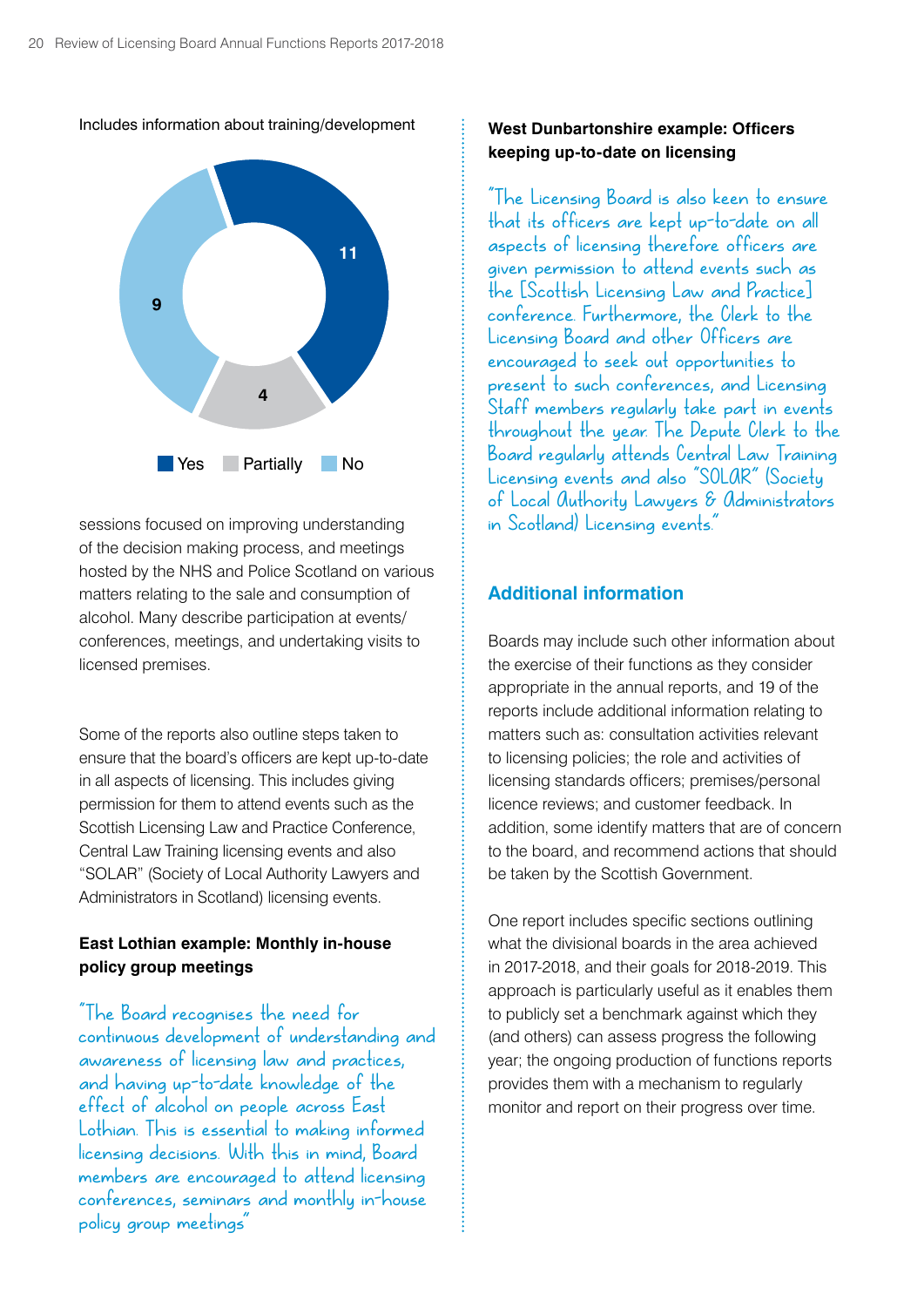#### <span id="page-22-0"></span>**West Lothian example: Reporting on concerns about occasional licences**

"The Board is concerned about the numbers of occasional licences which are granted each year. The fee for each licence is £10 which is insufficient to cover the costs of administering these. More importantly the Board is concerned that many events take place in premises which would not be suitable for the grant of a premises licence... The Board considers that the Scottish Government should give urgent consideration to increasing the fee and limiting the numbers of applications which can be made by all applicants."

### **Moray example: Reporting on the licensing standards officer functions**

"Moray has been without a full time equivalent (FTE) Licensing Standards Officer (LSO) for some approx. 5 years. During that period LSO functions were shared between a number of council officers and equated to 0.4FTE. LSOs would therefore respond to specific requests and consultations but did not undertake a programme of routine visits to premises. The Board decided a full time LSO was required and set aside funds from licence fees to fund a 1.0FTE post that is now filled. Full functions will therefore resume."

## **Presentation and readability**

The legislation does not specify how an annual report should be organised and presented, nor has formal guidance been issued to boards in this regard. Subsequently, the published reports vary considerably in structure and length. The shortest three reports are just 4 pages long, while the longest is 358 pages (including appendices). The bulk of the longer reports are made up of information contained in appendices, principally

relating to the applications received and licences in force in the board area. Web-links have also been used well in a number of the reports to direct interested parties to more detailed information where required.

The wide disparity in the amount of detail contained in the reports underlines the importance of boards consulting with local stakeholders about their contents, in order to ensure that future reports strike an appropriate balance in the depth and breadth of data provided to meet their needs.

Only one of the reports explicitly states it was compiled with a central focus of explaining the work of the relevant boards to local communities. This report uses plain, accessible language and has provided information in clear and concise terms wherever possible. It also includes appendices to explain the role of key stakeholders and their functions, and the report makes use of symbols and imagery to enable navigation and understanding.

While a number of the reports are concise and fairly easy to read and navigate, a significant number contain legalistic language and appear to repeat in large sections what is already laid out in law, regulations, or guidance. It is apparent that several of the reports have not been written with the public in mind. Some have been published in the format of a scanned report by the Clerk to the board, inviting members to approve the annual report, with the actual report itself being attached as an appendix – this gives the impression that the report has been written solely for the attention of board members, as opposed to being accessible and relevant to local communities. A small number of the reports also have formatting issues, including missing appendices and data in tables that appears to have been cut off by the margins of the page.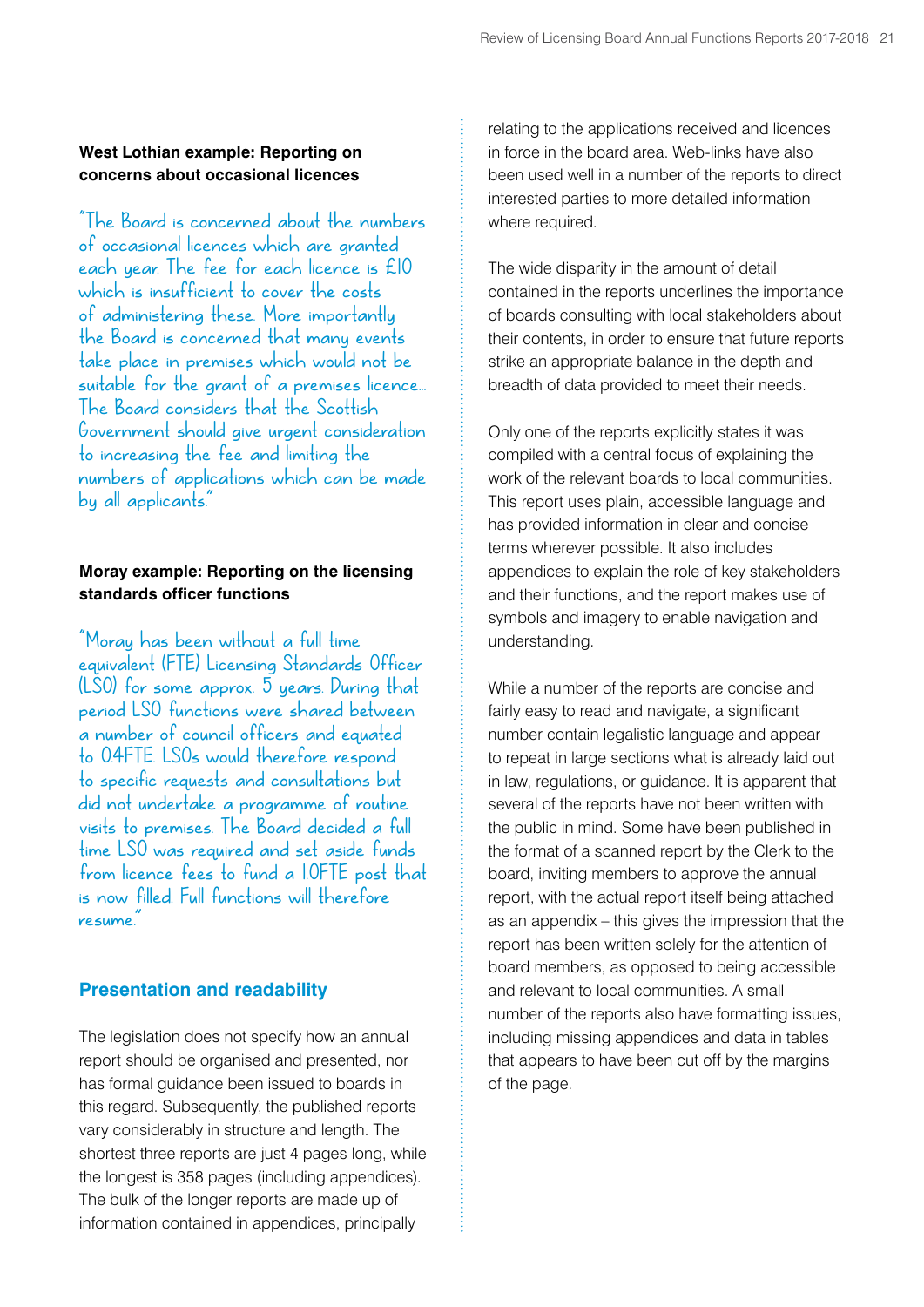

## **Aberdeenshire example: A report for local communities**

"The Annual Functions Report will be compiled with a central focus of explaining the work of the Boards to our local communities. The use of plain English shall be promoted and information will be provided in clear and concise terms wherever possible. Web-links will be used to direct interested parties to more detailed information where required... It is anticipated that the development of the reports will involve a process which will refine the content and approach with each publication. In addition, the Aberdeenshire Local Licensing Forum will play a key role in shaping future reports through their statutory function of providing advice and guidance to the Aberdeenshire Divisional Licensing Boards"

#### **Aberdeenshire example: Setting measurable goals**

#### **"GOALS for 2018-2019**

- 1. Approval and Publication of revised Licensing Policy Statement by 1<sup>st</sup> November 2018
- 2. Preparation and Approval of New Action Plan so the Boards can review how well the Licensing Policy Statements are working within Aberdeenshire
- 3. Commencement of the processing of renewal applications for personal licences
- 4. Approval of the second Annual Finance Report by all Licensing Boards and publication by 30th June 2018
- 5. Develop and improve appropriate Performance Indicators for the Board
- 6. Approval of the first Annual Function Report by All Licensing Boards and publication by 30th June 2018
- 7. Purchase and implementation of a new Licensing software system
- 8. First Annual Meeting of the Licensing Boards with the Aberdeenshire Local Licensing Forum
- 9. Licensing Matters Event for the Licensed Trade to be held in Inverurie in November 2018
- 10.Continue to build specialist knowledge both at Board and Officer level through appropriate training courses, conferences and attendance at working groups
- 11.Continue to respond to Scottish Government consultations as required
- 12.Update and publish revised Publication Scheme for the Licensing Boards to comply with the requirements of the Scottish Information Commissioner"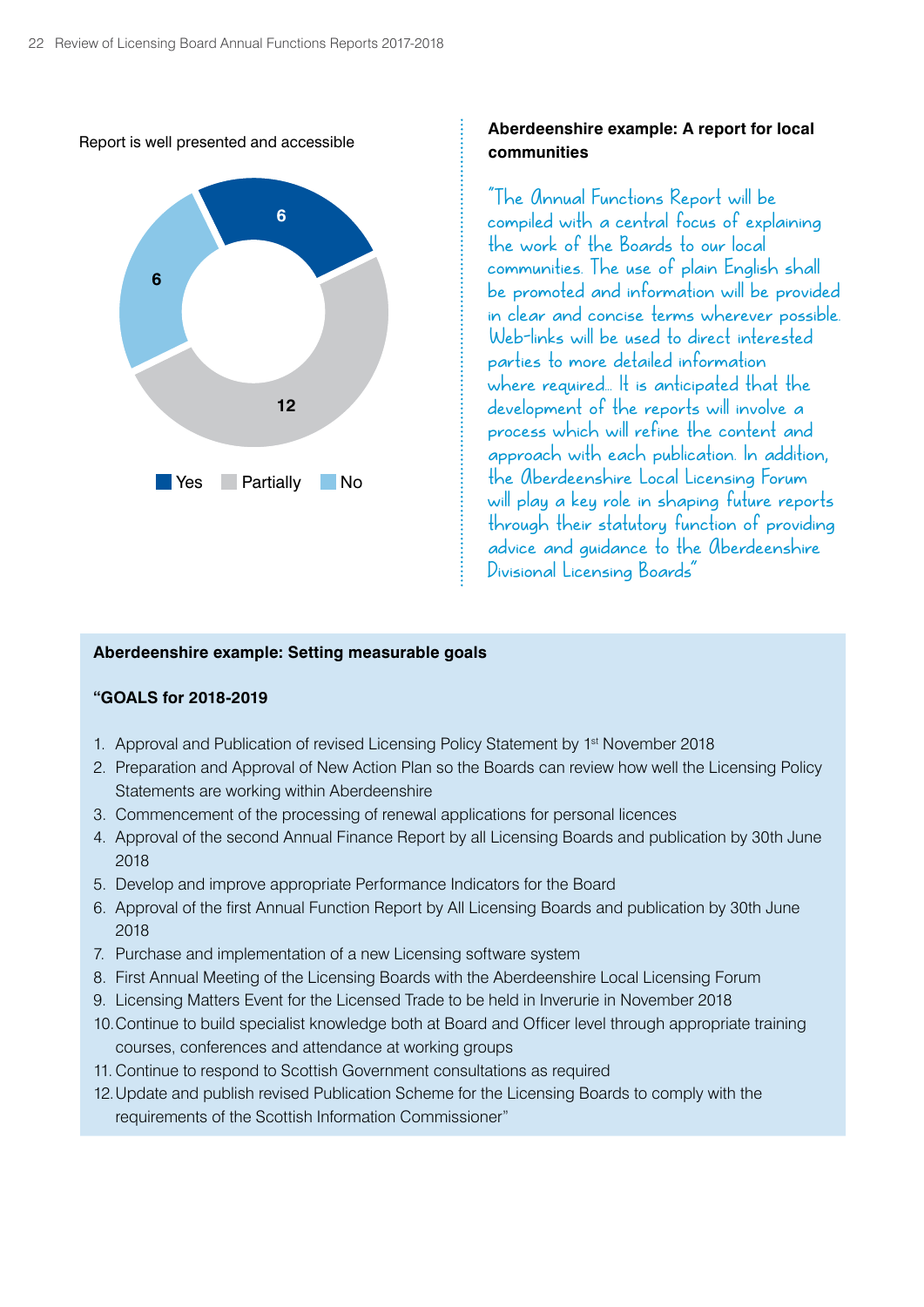## <span id="page-24-0"></span>**Conclusion**

The purpose of this review was to assess the extent to which annual functions reports have met statutory requirements, and also served to fulfil the purpose behind their introduction of increasing transparency and accountability in the licensing process. This exercise has also enabled AFS to review the ways in which different boards have approached their obligations, and whether any learning can be fed back to relevant stakeholders and good practice shared.

This review indicates that not only do the majority of the reports reviewed meet minimum statutory requirements, but that many boards have applied additional good practice to better enable the public to see how they conduct their business.

It is apparent from the reports that boards in many areas are investing considerable time and effort to promote the licensing objectives and implement their licensing polices. It can also be seen from reading the reports that some boards have encountered challenges when trying to implement their policies, but have taken action to address these challenges and review and update their policies as appropriate. The majority of the reports also allow for some scrutiny and analysis of the board's decision making, to varying degrees and with differing levels of ease, and many outline the evidence that has been used to develop policy and inform decisions. In addition, a significant number demonstrate how boards are developing their understanding of the effects of alcohol in their area, and taking a conscientious approach to keeping up-to-date.

While there are many examples of good practice that can now be shared and built upon, a number of the reports contain only minimal information and are unlikely to enable communities/stakeholders to scrutinise and understand the operation of the licensing system in their local area. Four of the reports do not provide sufficient levels of data

to meet the minimum statutory requirements. It is also apparent that several of the reports have not been written with the public in mind. It should also be noted that at the time of writing this report, five months after the deadline for publishing the reports, AFS was unable to locate reports for 8 out of the 40 licensing boards in Scotland.

Well-considered functions reports provide a vital means for boards to set out their ongoing progress towards achieving the licensing objectives, and how they are adhering to and applying their policies in practice. They also provide a way for boards to inform local stakeholders of the actions and activities that have been undertaken locally, any expected outcomes, and how progress is being measured and tracked. However, the wide variation between the reports suggests that the boards have differing interpretations of their legal reporting obligations, particularly in relation to explaining how they have paid regard to the licensing objectives and their policies; in a number of cases, the reports appear to focus on the procedural approach to applying their policies rather than the practical application of these. This indicates that licensing boards require further guidance from the Scottish Government, especially regarding how they should approach the production of reports and what types of information they should contain.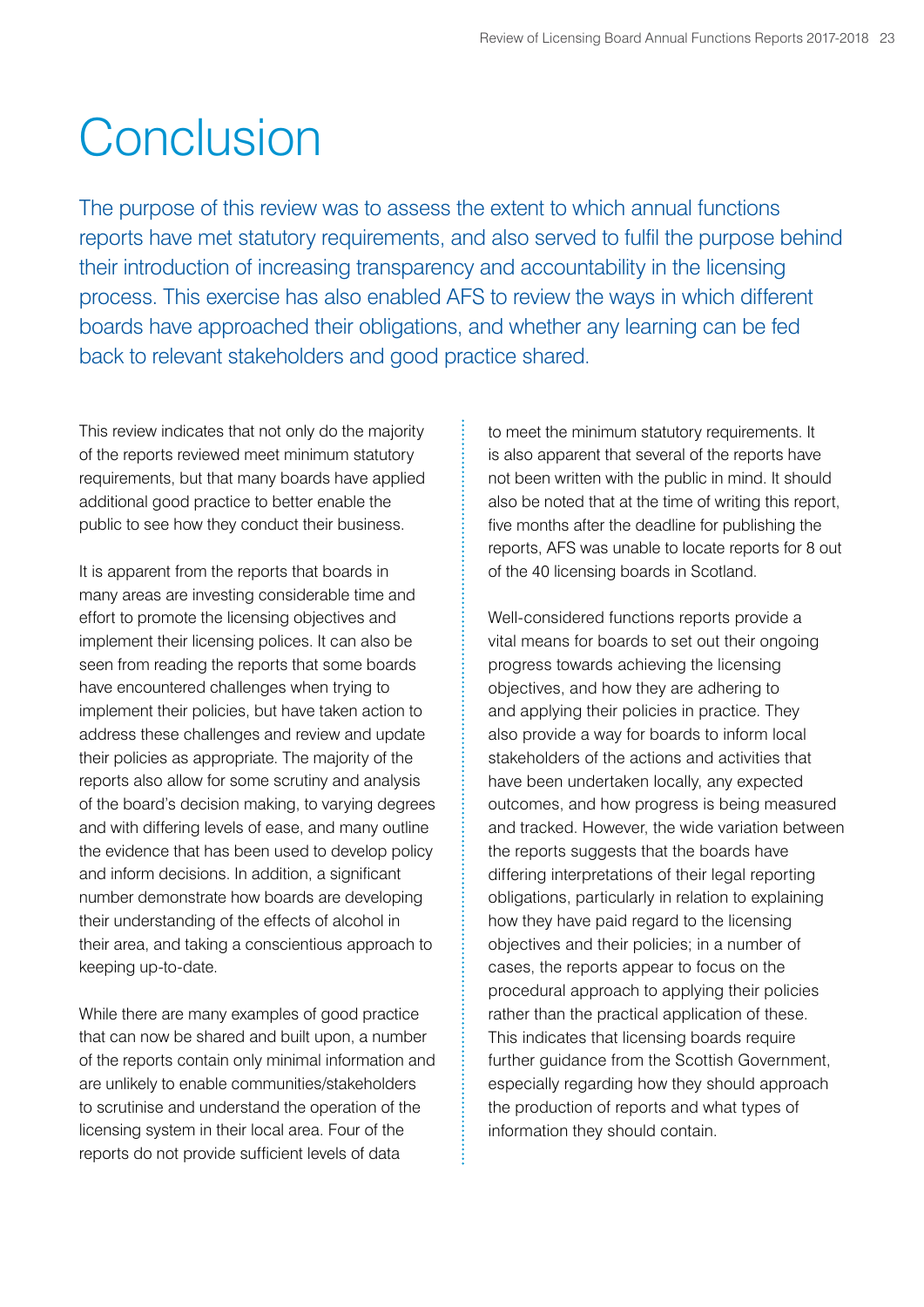It seems likely that boards will refine the content and approach to these reports with each publication, as some boards have already committed to doing in consultation with stakeholders. Different stakeholders are also likely to have differing needs and expectations relevant to the reports. Therefore, it will be critically important that all boards undertake such consultation with local partners about how useful and meaningful the published reports are for them. Stakeholders who will be making use of the reports are particularly well placed to make recommendations about what amount of detail should be included in the reports. Such consultation and feedback will be necessary to help inform the development of future reports, and ensure that the approach to the form and content of the reports meets the needs of their audience.

In some instances, AFS was only able to access the reports by making direct requests to licensing boards. It is essential that the reports are made

widely available for public scrutiny and proactively provided to and discussed with key stakeholders. The reports will be of particular relevance to local licensing forums, which have a role in reviewing the operation of the licensing system in their local area. Forums are also one of the principal mechanisms through which communities can contribute to discussions on licensing. The publication of good quality annual functions reports is likely to assist forums to provide informed comment and advice to licensing boards on current and future licensing strategy. However, the reports will also be relevant to a broad range of other stakeholders such as Community Councils, health boards, police, and Alcohol and Drug Partnerships amongst others, and should be circulated to them accordingly.

The findings from this review point to a number of recommendations to ensure that annual functions reports fulfil their intended purpose and are of use to all stakeholders, including boards themselves.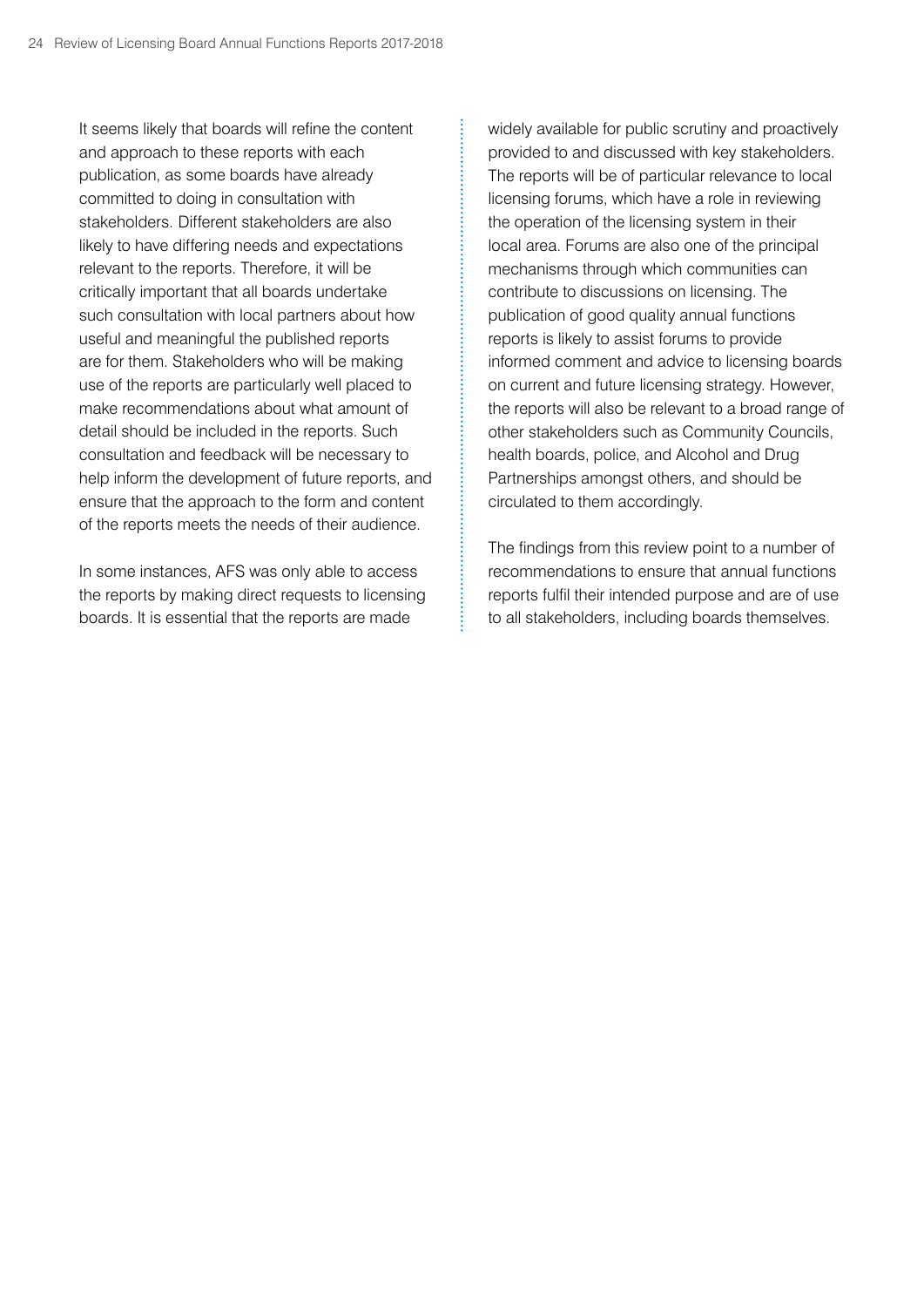#### <span id="page-26-0"></span>**Recommendations**

#### **The Scottish Government should:**

- Consult widely on the form and content of the annual functions reports, particularly engaging those stakeholders with a role in scrutinising the activities of licensing boards, including: local licensing forums, police, licensing standards officers, health representatives, the licensed trade, and the wider public.
- Issue guidance to licensing boards – informed and shaped through consultation – regarding the form and content of the annual functions reports. This activity could potentially be undertaken as part of Action 5 of the Scottish Government's Alcohol Framework 2018: *"We will update the statutory guidance on the Licensing (Scotland) Act 2005 to provide clarity for Licensing Boards… a full public consultation will be held in 2019."*
- Make further provision regarding the form and content of the annual functions reports using secondary legislation, as appropriate.
- Conduct annual reviews of the functions reports in order to help monitor the ongoing effectiveness of licensing system. This activity would support Action 6 of the Scottish Government's Alcohol Framework 2018: *"We will keep the licensing system under review."*
- Hold licensing boards to account where they fail to fulfil their statutory obligations; including to publish annual functions reports on time, and include all the required information.
- Consider ways to share learning and good practice, regarding the development and publication of the annual functions reports, between different board areas.

#### **Licensing boards should:**

- Ensure that the annual functions reports are made widely available and publicised, giving consideration to which methods of communication may be the most effective to reach different types of local stakeholder.
- Consult with local stakeholders regarding the board's approach to annual functions reports in order to ensure that they are meaningful and useful to their audience, contain an appropriate breadth and depth of information, and to help inform the development of future reports. In particular, feedback should be sought from local licensing forums, and the functions reports should be included as an ongoing topic for discussion at joint meetings of the board and forum.
- Use the ongoing production of the annual functions reports as a mechanism to help monitor the implementation of local licensing policies; utilising them to identify and consistently measure outcomes, progress, and assess and report on performance.
- Identify whether there are any gaps in the licensing data being collected and reported upon in their board area, and what actions may be required at local or national level to address gaps that are identified.

#### **Local licensing forums should:**

- Use the annual functions reports as a tool to help fulfil their statutory purpose of keeping under review the liquor licensing system and the functioning of licensing boards in their area.
- Give advice and make recommendations to licensing boards regarding the functions reports themselves, and any matters arising from them.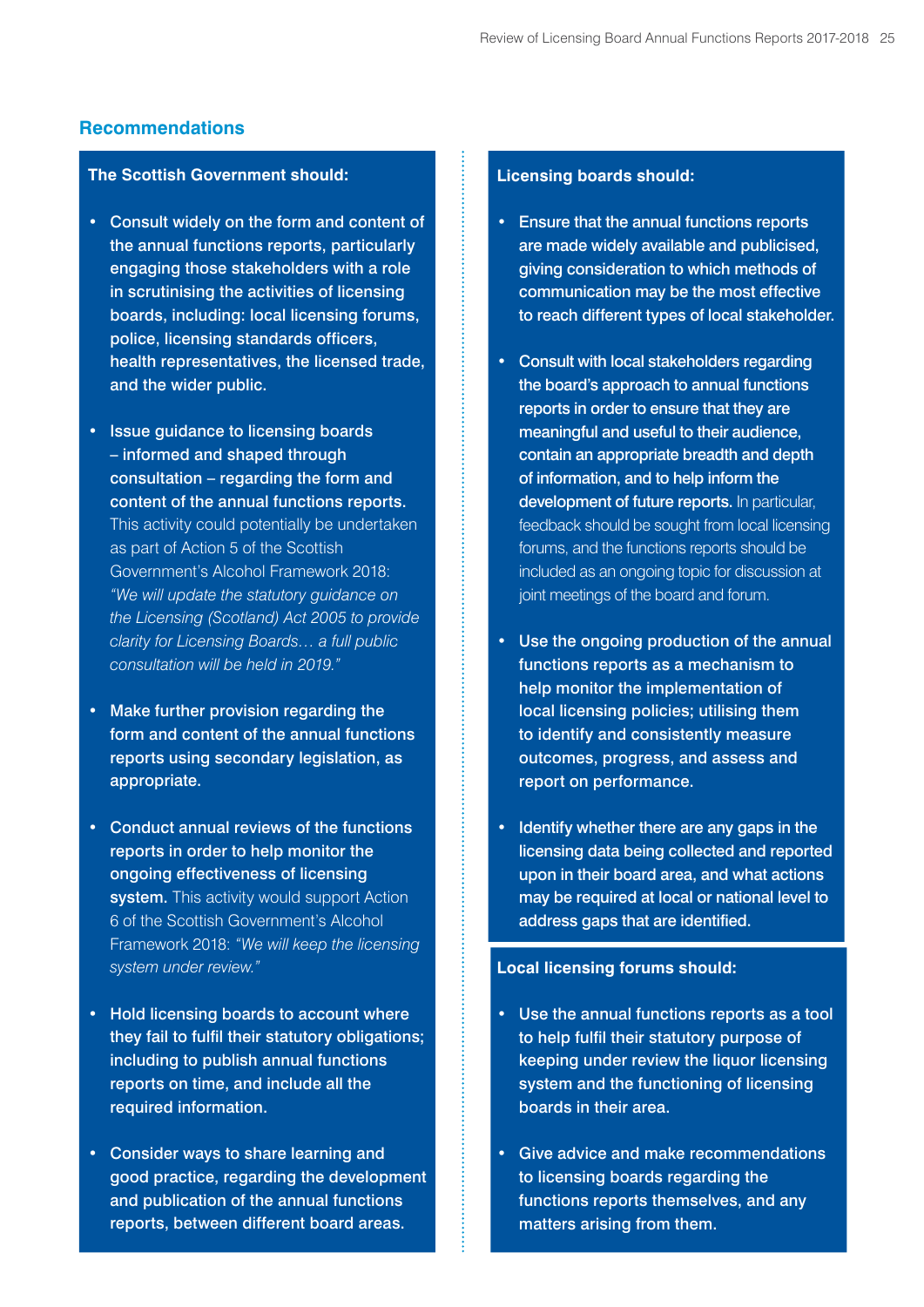## <span id="page-27-0"></span>Appendix 1:

## **Examples of licensing data found in Annual Functions Reports 2017-18**

#### **Aggregate level data**

#### **Applications/decisions**

- Total premises/provisional premises licences received (for on-sale, off-sale, and both)
- Total minor/major variations of premises licences received (including breakdown for substitution of employee and other)
- Total applications for transfer of premises licences received (including breakdown for Section 33/ Section 34)
- Total applications for extended hours received
- Total applications for occasional licences received
- Total applications for temporary premises licences received
- Total applications for personal licences received
- Application outcomes (total: granted (delegated/board)/refused/still being processed/withdrawn)

#### **Reviews**

- Total requests for review of premises licences received (broken down by Police, LSO, Board and other)
	- Notice of Further Conviction
	- Conduct Inconsistent with the Licensing Objectives
	- Conduct Inconsistent with the Licensing Objectives
	- Fit and Proper Person
	- Multiple endorsements
- Results of review requests (total: written warnings/variation of licence/suspension of licence/revocation of licence/no action)

#### **Licences in force**

- Total premises licences (on/off/both)
	- Number providing entertainment
	- Number where children are permitted
	- Number of convenience stores/ express stores/off licence
	- Number of supermarkets
	- Number of retail stores
	- Number of restaurants/cafes/tearooms
	- Number of public houses (including serving food)
	- Number of hotels
	- Number of clubs (social, sports etc.)
	- Number of holiday parks/resorts
	- Number of cinemas, theatres, art centres, events venues
	- Number of nightclubs
	- Number of premises providing entertainment
	- Number of premises with capacity to trade after (X)am
	- Number of premises with the capacity to permit children
- Total number of extended hours applications granted
- Total number of occasional licences granted (and a description of the type of event)
- Total number of personal licences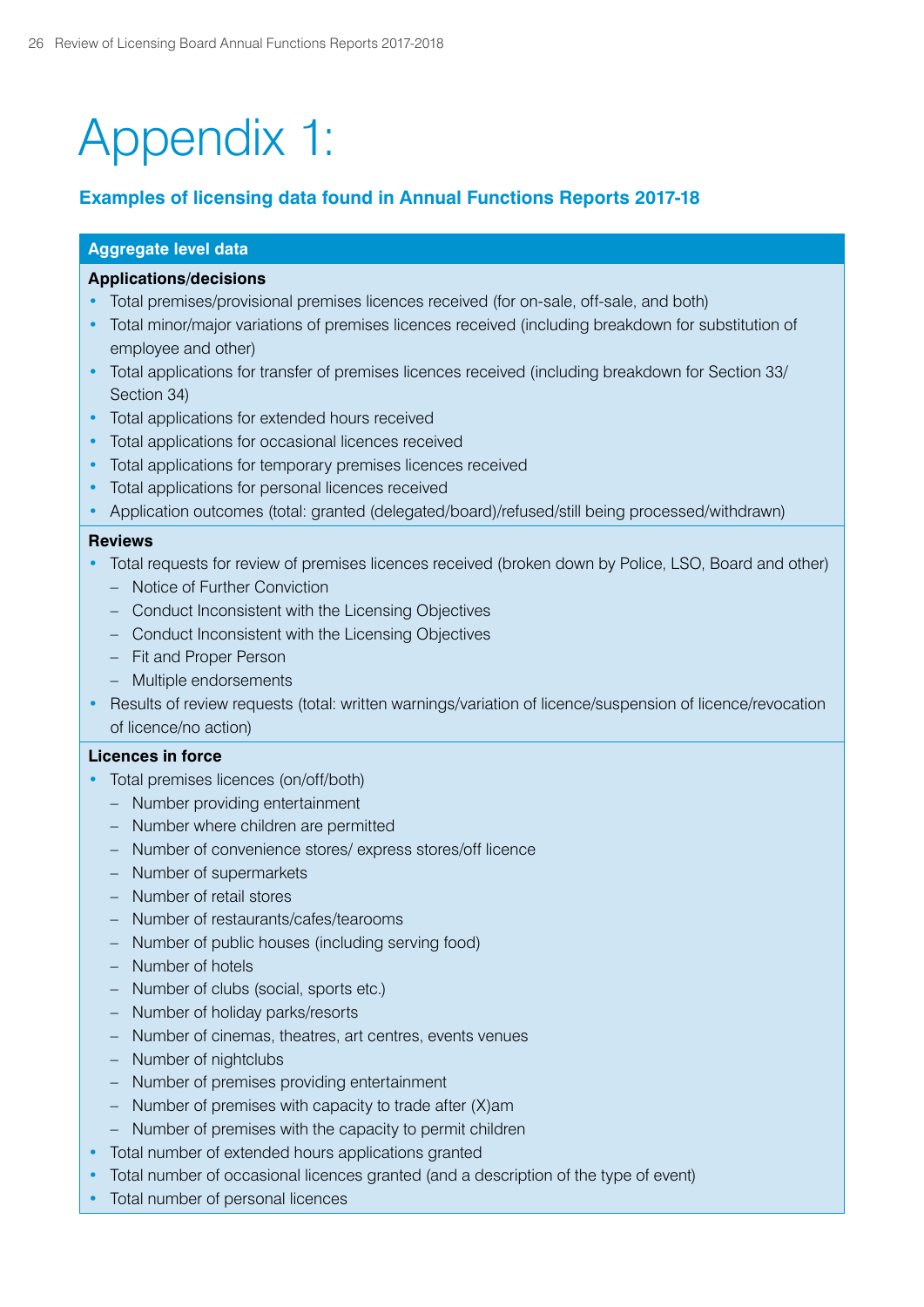#### **Individual level data**

#### **Applications/decisions**

- List of applications determined at the Board (Provisional/variation/personal/extended hours/occasional/ surrendered)
	- Date of licensing board meeting
	- Name of premises/licence holder
	- On/off Sales
	- Type of application (e.g. minor/major variation)
	- Type of premises (e.g. convenience store, farm shop, supermarket)
	- Details of request (e.g. to add sale of alcohol as part of an online shopping feature, hours applied for etc)
	- Objectors and comments received (e.g. "*Communities, Environmental & Consumer Protection advised that the standard condition should be applied in respect of external drinking areas*.")
	- Decision (grant/refuse including reason e.g. *"the Board agreed to grant the application, subject to the following additional conditions…")*
- List of decisions granted under delegated authority
	- Date
	- Type of application (e.g. minor variation/transfer/personal licence/extended hours/occasional licences)
	- Name of premises/licence holder
	- Venue, date and times
	- Description (e.g. changing premises manager)
	- Type of event (e.g. family BBQ with games for children)
	- Granted date

#### **Reviews**

- List of premises licence revocations
	- Application Date
	- Application Address
	- Application Review Outcome (e.g. revoke licence)

#### **Licensed Premises**

- List of licensed premises (on sales / off-sales / both)
	- Premises name / address
	- Capacity off-sales (e.g. Display area 2m x 3.5m, Retail Area 2m x 4.5m)
	- Capacity on-sales (e.g. 180 people)
	- Capacity to provide entertainment (yes/no)
	- Licensing Hours of Premises
	- Capacity to trade after 1am (yes/no)
	- Capacity to permit children (yes/no)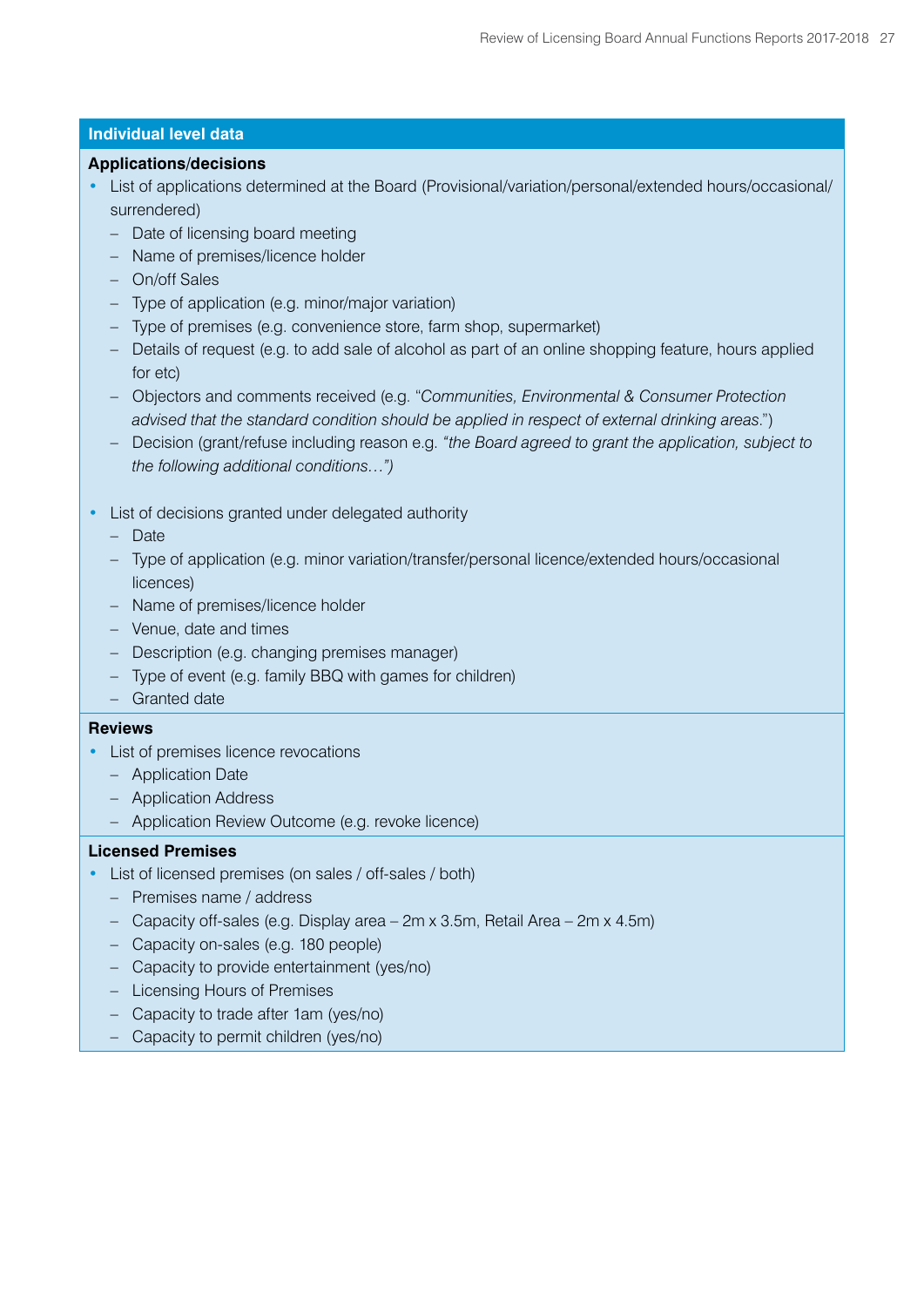28 Review of Licensing Board Annual Functions Reports 2017-2018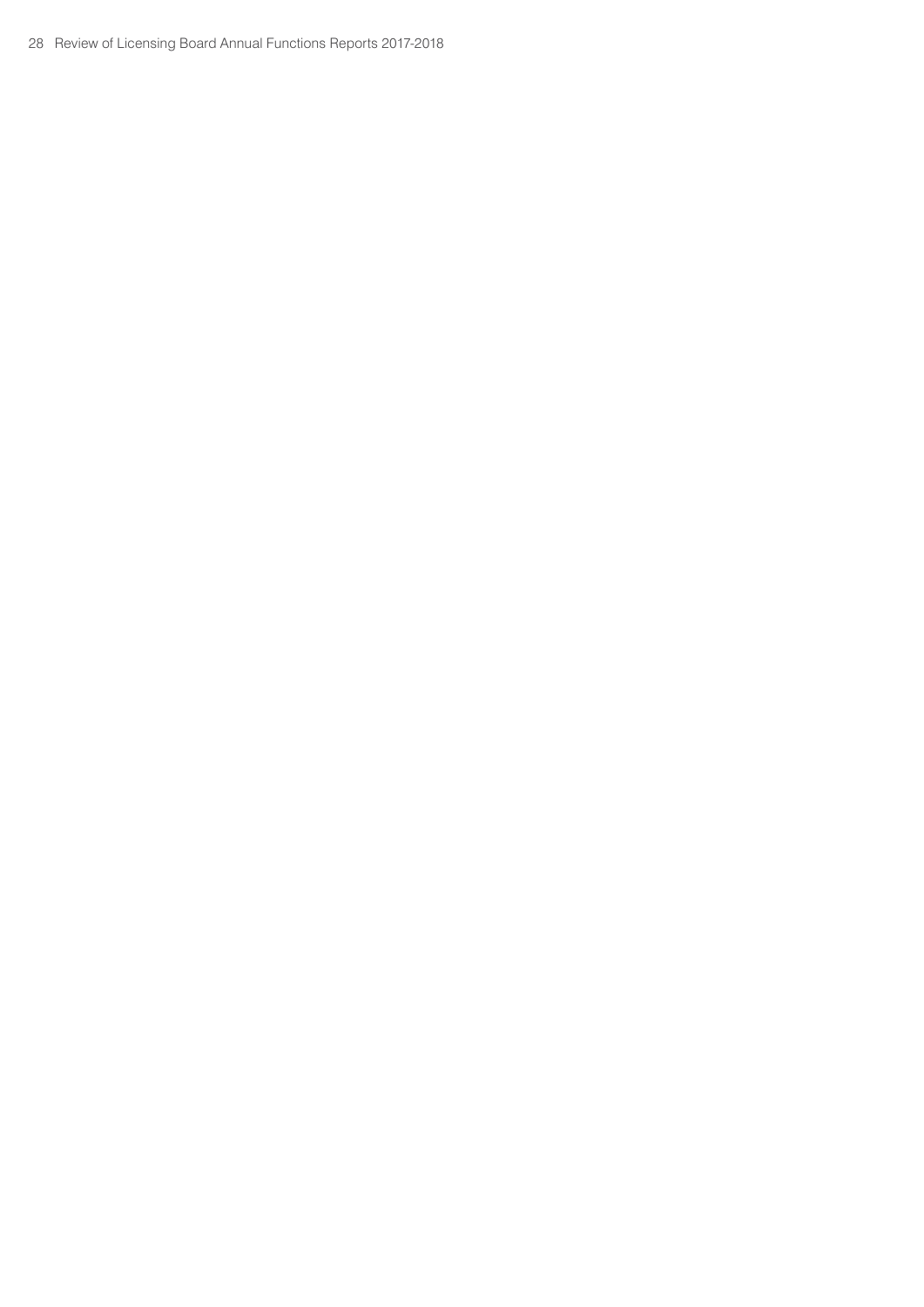Alcohol Focus Scotland is the national charity working to prevent and reduce alcohol harm.

We want to see fewer people have their health damaged or lives cut short due to alcohol, fewer children and families suffering as a result of other people's drinking, and communities free from alcohol-related crime and violence.